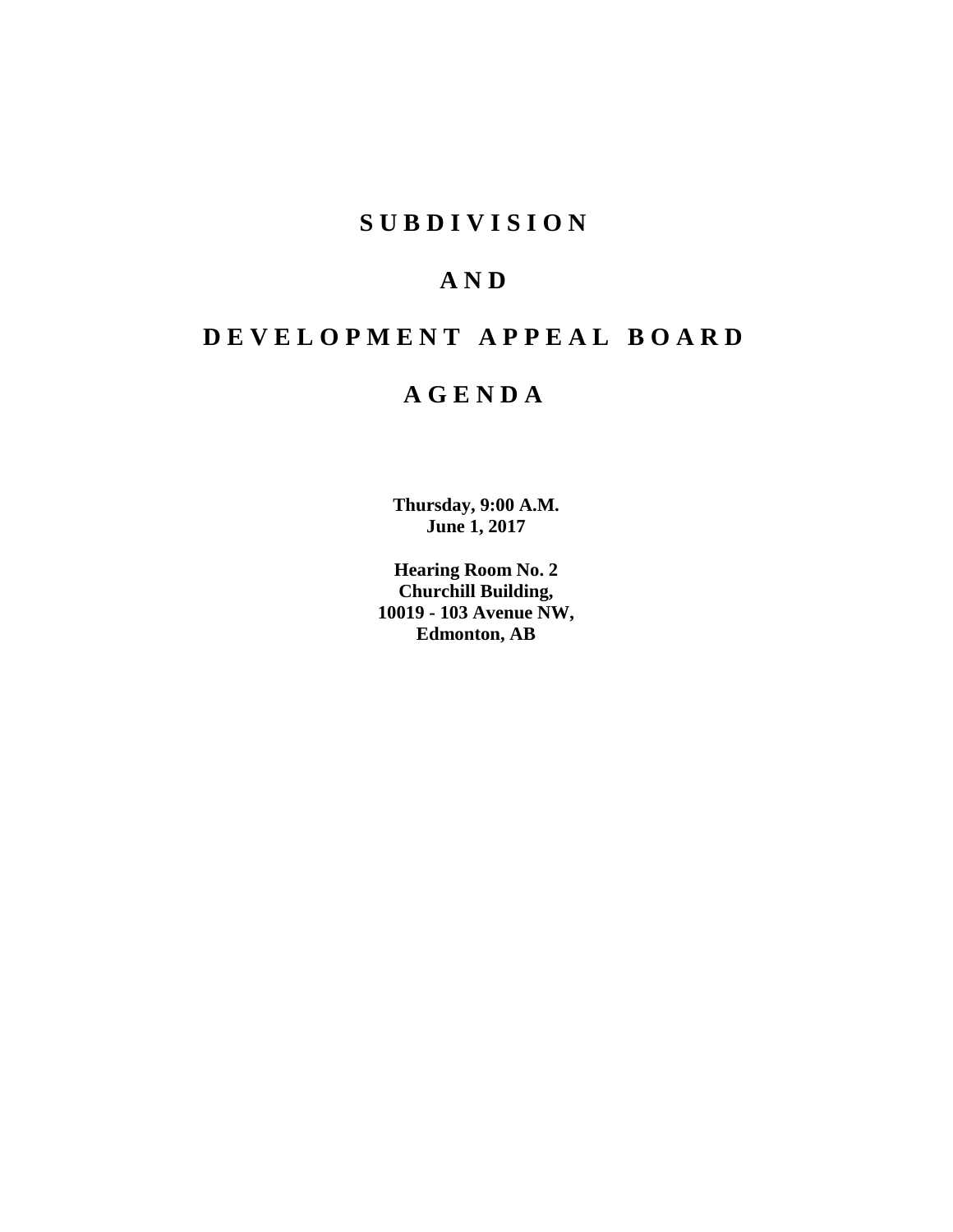## **SUBDIVISION AND DEVELOPMENT APPEAL BOARD HEARING ROOM NO. 2**

|              | 9:00 A.M.    | SDAB-D-17-099 | Operate a Major Home Based Business.<br>(furniture company, NO OUTDOOR)<br>STORAGE - ZEBRA CUSTOM<br>FURNITURE), expires April 24, 2022. |
|--------------|--------------|---------------|------------------------------------------------------------------------------------------------------------------------------------------|
|              |              |               | 10303 - 80 Street NW<br>Project No.: 000411946-005                                                                                       |
| $\mathbf{H}$ | $10:30$ A.M. | SDAB-D-17-074 | Change the Use from Restaurant to Major                                                                                                  |
|              |              |               | Alcohol Sales Use and to construct interior<br>alterations                                                                               |
|              |              |               | 2304 - 23 Avenue NW<br>Project No.: 169004150-014                                                                                        |
|              | <b>NOTE:</b> |               | Unless otherwise stated, all references to "section numbers" refer to<br>the authority under the Edmonton Zoning Bylaw 12800.            |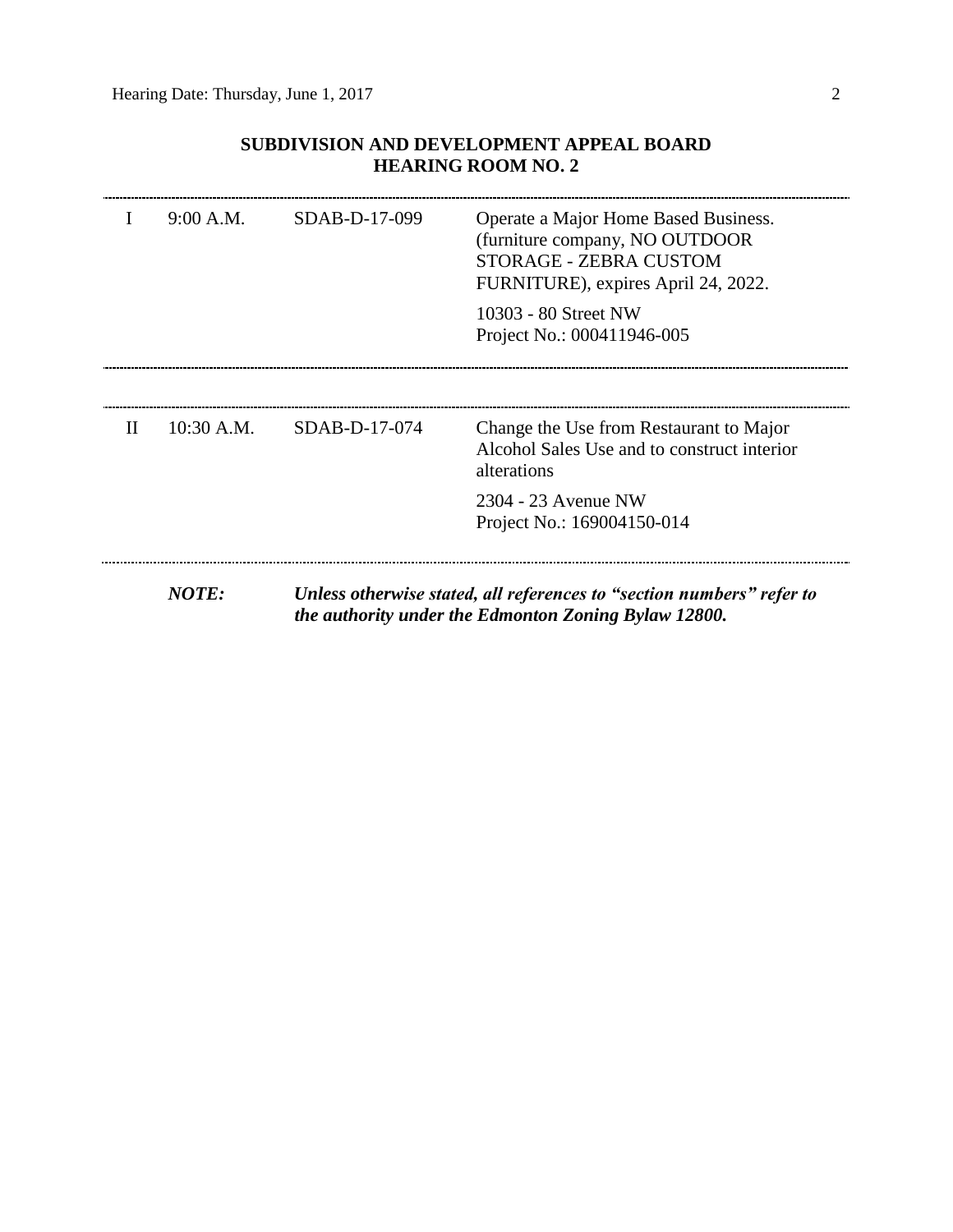| <b>ITEM I: 9:00 A.M.</b> |                                                        | FILE: SDAB-D-17-099                                                                                                                                                                        |
|--------------------------|--------------------------------------------------------|--------------------------------------------------------------------------------------------------------------------------------------------------------------------------------------------|
|                          | AN APPEAL FROM THE DECISION OF THE DEVELOPMENT OFFICER |                                                                                                                                                                                            |
|                          | <b>APPELLANT:</b>                                      |                                                                                                                                                                                            |
|                          | <b>APPLICATION NO.:</b>                                | 000411946-005                                                                                                                                                                              |
|                          | <b>APPLICATION TO:</b>                                 | Operate a Major Home Based Business.<br>(furniture company, NO OUTDOOR<br><b>STORAGE</b><br><b>ZEBRA</b><br>$\Delta \sim 10^{-11}$<br><b>CUSTOM</b><br>FURNITURE), expires April 24, 2022. |
|                          | <b>DECISION OF THE</b><br>DEVELOPMENT AUTHORITY:       | Approved with conditions                                                                                                                                                                   |
|                          | <b>DECISION DATE:</b>                                  | April 24, 2017                                                                                                                                                                             |
|                          | <b>DATE OF APPEAL:</b>                                 | May 3, 2017                                                                                                                                                                                |
|                          | MUNICIPAL DESCRIPTION<br>OF SUBJECT PROPERTY:          | 10303 - 80 Street NW                                                                                                                                                                       |
|                          | <b>LEGAL DESCRIPTION:</b>                              | Plan 4893HW Blk 31 Lot 3                                                                                                                                                                   |
|                          | ZONE:                                                  | (RF3) Small Scale Infill Development<br>Zone                                                                                                                                               |
|                          | <b>OVERLAY:</b>                                        | Mature Neighbourhood Overlay                                                                                                                                                               |
|                          | <b>STATUTORY PLAN:</b>                                 | N/A                                                                                                                                                                                        |
|                          |                                                        |                                                                                                                                                                                            |

### *Grounds for Appeal*

The Appellant provided the following reasons for appealing the decision of the Development Authority:

I wish to appeal a condition on my permit. I have been operating my business in this location with city business licence for the past 22 years and I wish to retain the right to keep parking my small cube van in my driveway or street (it has been parked in my driveway for the past 13 years) and nobody ever made a complaint or mention anything to me about it. To me it seems very unfair that I cannot park in this neighbourhood when I can count about a dozen oversize commercial vehicles within a kilometre radius from me.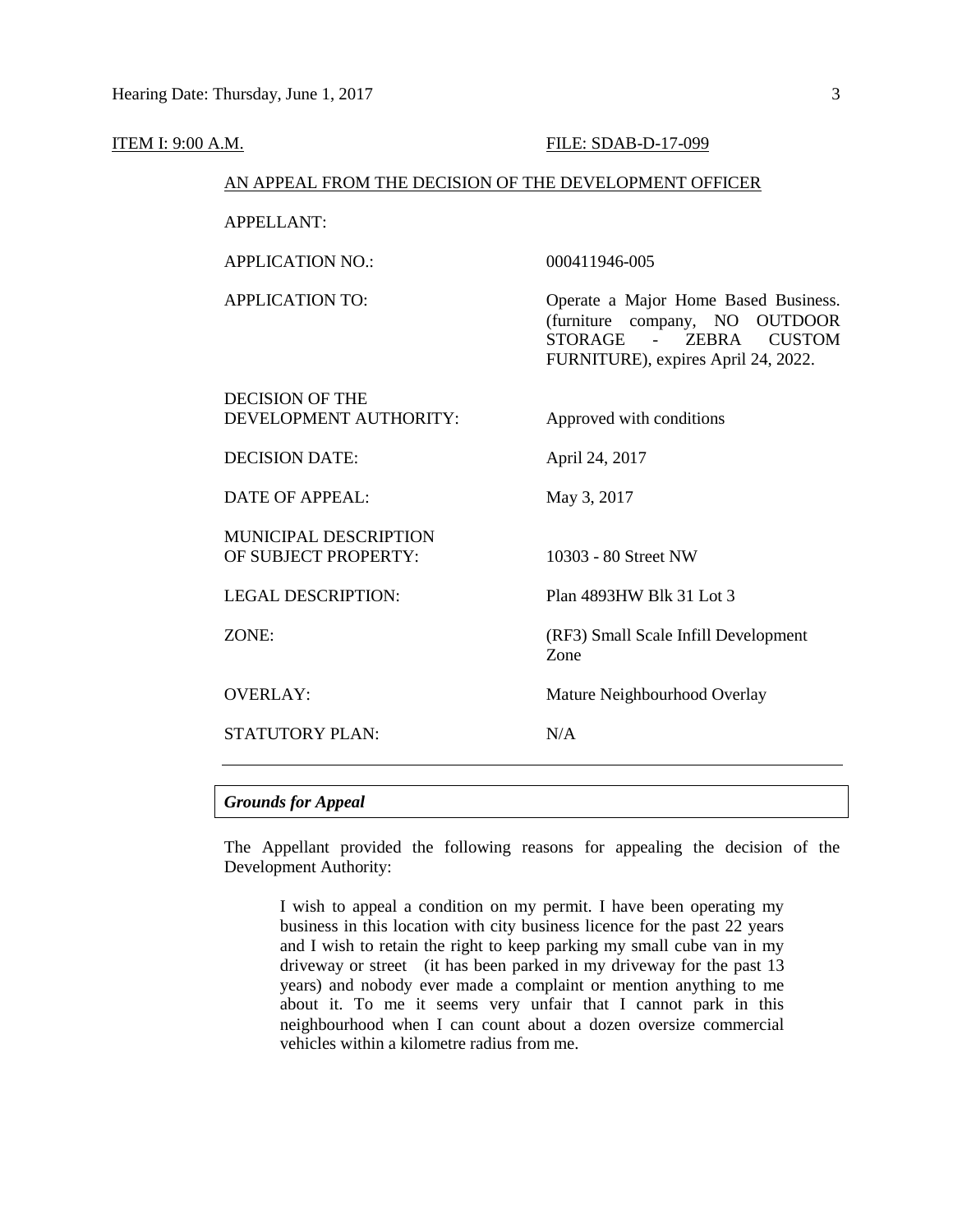#### *General Matters*

#### **Appeal Information:**

The *Municipal Government Act*, RSA 2000, c M-26 states the following:

#### **Grounds for Appeal**

**685(1)** If a development authority

- (a) fails or refuses to issue a development permit to a person,
- (b) **issues a development permit subject to conditions,** or
- (c) issues an order under section 645,

**the person applying for the permit or affected by the order under section 645 may appeal to the subdivision and development appeal board.**

#### **Appeals**

- **686(1)** A development appeal to a subdivision and development appeal board is commenced by filing a notice of the appeal, containing reasons, with the board within 14 days,
	- (a) in the case of an appeal made by a person referred to in section 685(1), after
		- (i) the date on which the person is notified of the order or decision or the issuance of the development permit, or

…

#### **Hearing and Decision**

**687(3)** In determining an appeal, the subdivision and development appeal board

…

- (a.1) must comply with the land use policies and statutory plans and, subject to clause (d), the land use bylaw in effect;
	- …
	- (c) may confirm, revoke or vary the order, decision or development permit or any condition attached to any of them or make or substitute an order, decision or permit of its own;
	- (d) may make an order or decision or issue or confirm the issue of a development permit even though the proposed development does not comply with the land use bylaw if, in its opinion,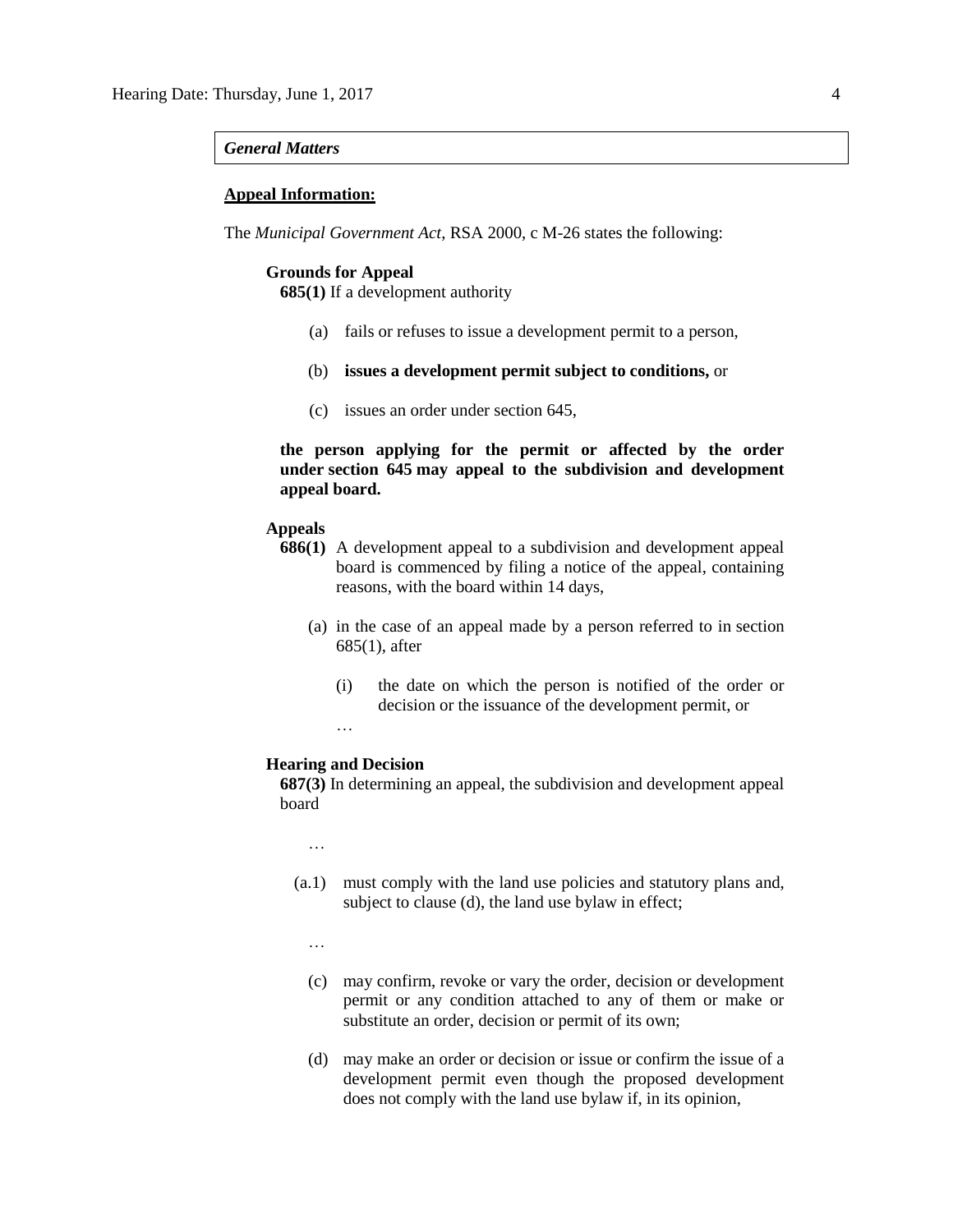- (i) the proposed development would not
	- (A) unduly interfere with the amenities of the neighbourhood, or
	- (B) materially interfere with or affect the use, enjoyment or value of neighbouring parcels of land,

and

(ii) the proposed development conforms with the use prescribed for that land or building in the land use bylaw.

#### **General Provisions from the** *Edmonton Zoning Bylaw:*

Under section 140.3(7), a **Major Home Based Business** is a **Discretionary Use** in the (RF3) Small Scale Infill Development Zone.

Under section 7.3(7), **Major Home Based Business** means:

development consisting of the use of an approved Dwelling or Accessory building by a resident of that Dwelling for one or more businesses such businesses may generate more than one business associated visit per day. The business use must be secondary to the residential Use of the building and shall not change the residential character of the Dwelling or Accessory building. The Dwelling may be used as a workplace by a nonresident. This Use Class includes Bed and Breakfast Operations but does not include General Retail Sales.

Section 140.1 states that the **General Purpose** of the (**RF3) Small Scale Infill Development Zone** is

to provide for Single Detached Housing and Semi-detached Housing while allowing small-scale conversion and infill redevelopment to buildings containing up to four Dwellings, and including Secondary Suites under certain conditions.

Section 814.1 states that the **General Purpose** of the **Mature Neighbourhood Overlay** is:

to ensure that new low density development in Edmonton's mature residential neighbourhoods is sensitive in scale to existing development, maintains the traditional character and pedestrian-friendly design of the streetscape, ensures privacy and sunlight penetration on adjacent properties and provides opportunity for discussion between applicants and neighbouring affected parties when a development proposes to vary the Overlay regulations.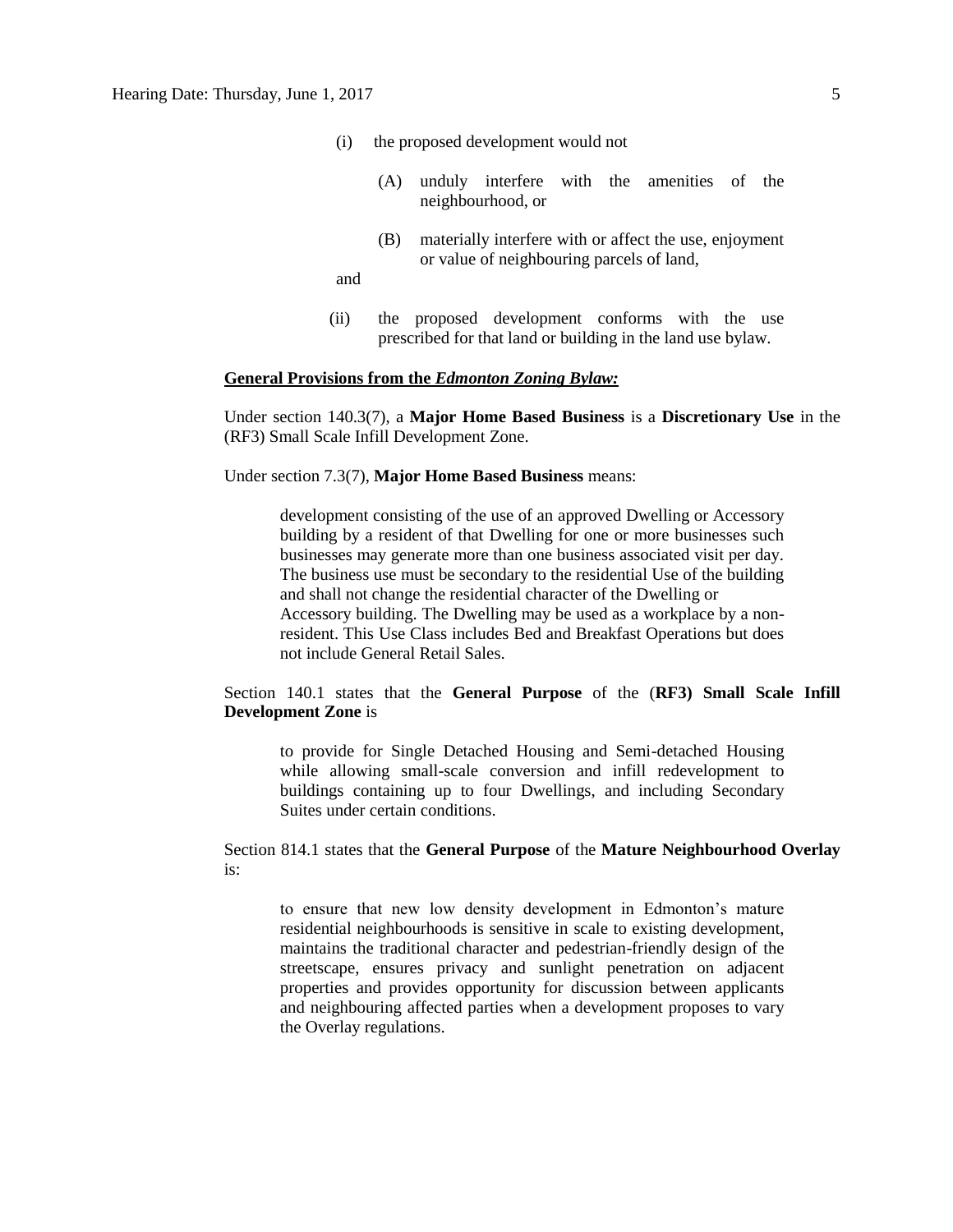#### **Development Officer's Determination:**

#### **Discretionary Use - Major Home Based Business is approved as a Discretionary Use (Section 140.3.7). [unedited].**

#### *Parking*

Section 54.2, Schedule 1(A)(3) states **Single Detached Housing** requires 1 parking space per 2 Sleeping Units in addition to the parking requirements for primary Dwelling.

Section 54.2, Schedule 1(A)(8) states a **Major Home Based Business** requires 1 parking space in addition to parking required for primary Dwelling.

Section  $54.2(4)(a)(i)$  states (in part) that each required off-street parking space shall be a minimum of 2.6 metres width with a minimum clear length of 5.5 metres exclusive of access drives or aisles, ramps, columns.

#### **Development Officer's Determination:**

**Parking - The site has 0 parking spaces, instead of 3 (Section 52.2 and Schedule 1).**

**NOTE: Driveway parking spaces are 5.3m in length, instead of 5.5m. [unedited].**

#### *Development Officer Conditions*

The business owner must live at the site. The business use must be secondary to the residential use of the building and shall not change the residential character of the Dwelling or Accessory Building (Section 7.3(7)).

There shall be no exterior display or advertisement other than an identification plaque or sign a maximum of 20 centimetres  $(8 \text{ inches}) \times 30.5$  centimetres  $(12 \text{ inches})$  in size located on the dwelling (Section 75.1).

The Major Home Based Business shall not generate pedestrian or vehicular traffic, or parking, in excess of that which is characteristic of the Zone in which it is located (Section 75.3).

Non-resident employees shall not be allowed.

The site shall not be used as a daily rendezvous for employees or business partners.

The site shall not be used by employees or business partners as a parking or storage location.

Maximum business associated visits shall not exceed 2 per week.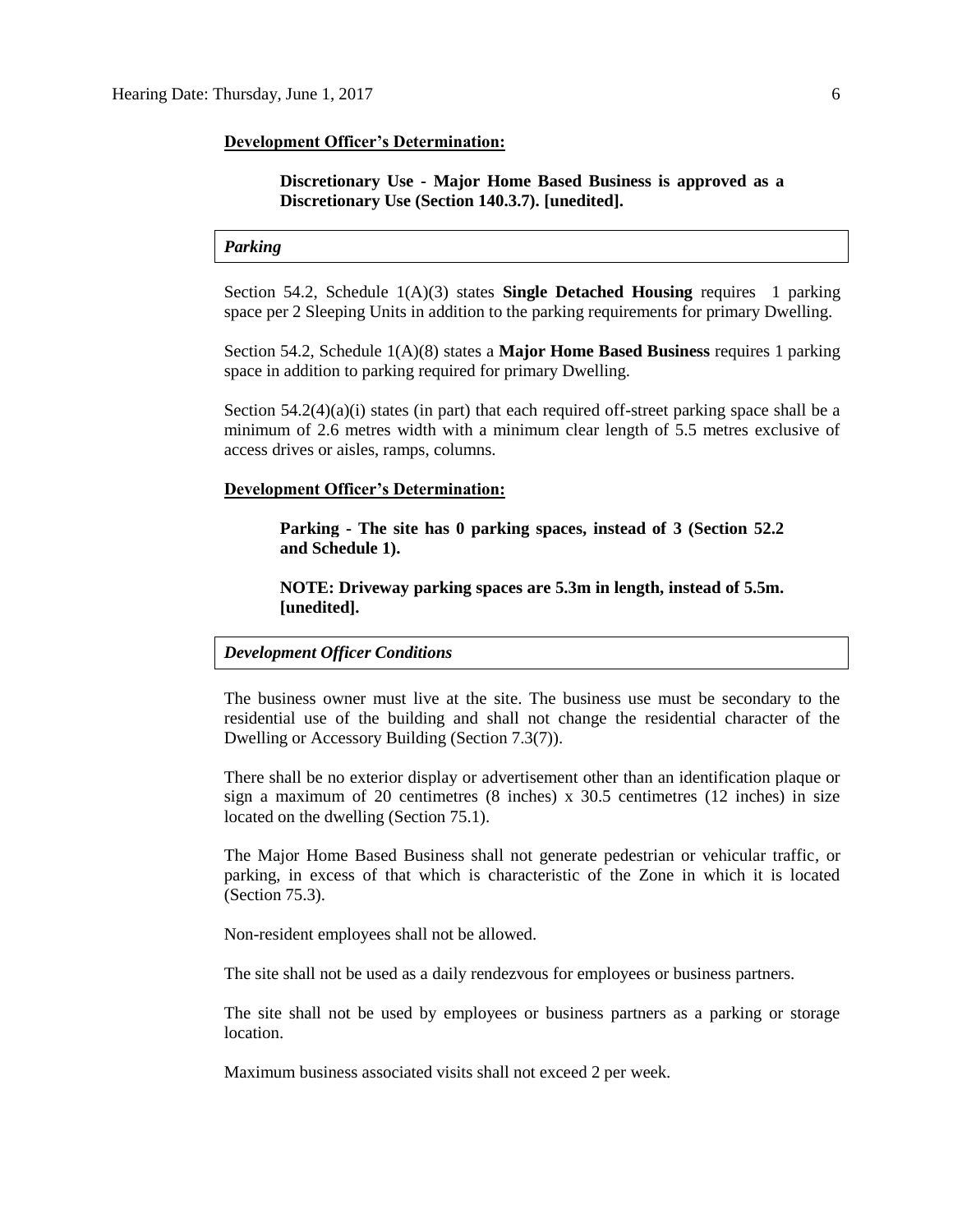Client visit must be by-appointment only and appointments shall not overlap.

Hours of operation must be between 9:00AM to 6:00PM on Weekdays and Saturdays.

**There shall be no outdoor business activities, or outdoor storage of material or equipment associated with the business (Section 75.5).**

**No person shall keep in any part of a Site in any Residential Zone any commercial vehicle, loaded or unloaded, of a maximum gross vehicle weight (G.V.W.) exceeding 4 500 kg. (Reference Section 45.1(a)) All commercial, industrial and overweight vehicles shall be parked at an approved storage facility. The Development Permit may be revoked if any commercial, industrial and overweight vehicles are parked or stored at the residential site.**

**[Section 45(2) states for the purpose of subsection 45(1) a commercial vehicle means a vehicle that: (a) is intended or designed for commercial purposes; or (b) is used for commercial purposes.]**

No offensive noise, odour, vibration, smoke, litter, heat or other objectionable effect shall be produced.

The business use must maintain the privacy and enjoyment of adjacent residences and the characteristic of the neighbourhood.

All parking for the Dwelling and Home Based Business must be accommodated on site unless a parking variance has been granted for this Major Home Based Business.

Any expansion of the business such as an increase in customers, addition of employees, or additional equipment requires that a new Development Permit shall be obtained.

This Development Permit may be cancelled at any time if the Home Based Business as stated in the Permit Details changes (Section 17.2).

This approval is for a 5 year period from the date of this decision. This Development Permit expires on April 24, 2022. Should the business continue to locate at this location, an extension of Development Permit must be approved prior to April 24, 2022.

| <b>SDAB</b> Number | Application        | <b>DECISION</b>     |
|--------------------|--------------------|---------------------|
| DAB/95-192         | To operate a Major | 1995:<br>August 31, |
|                    | Home Occupation    | with<br>Approved    |
|                    | (Furniture Making) | conditions          |

#### *Previous SDAB Decisions*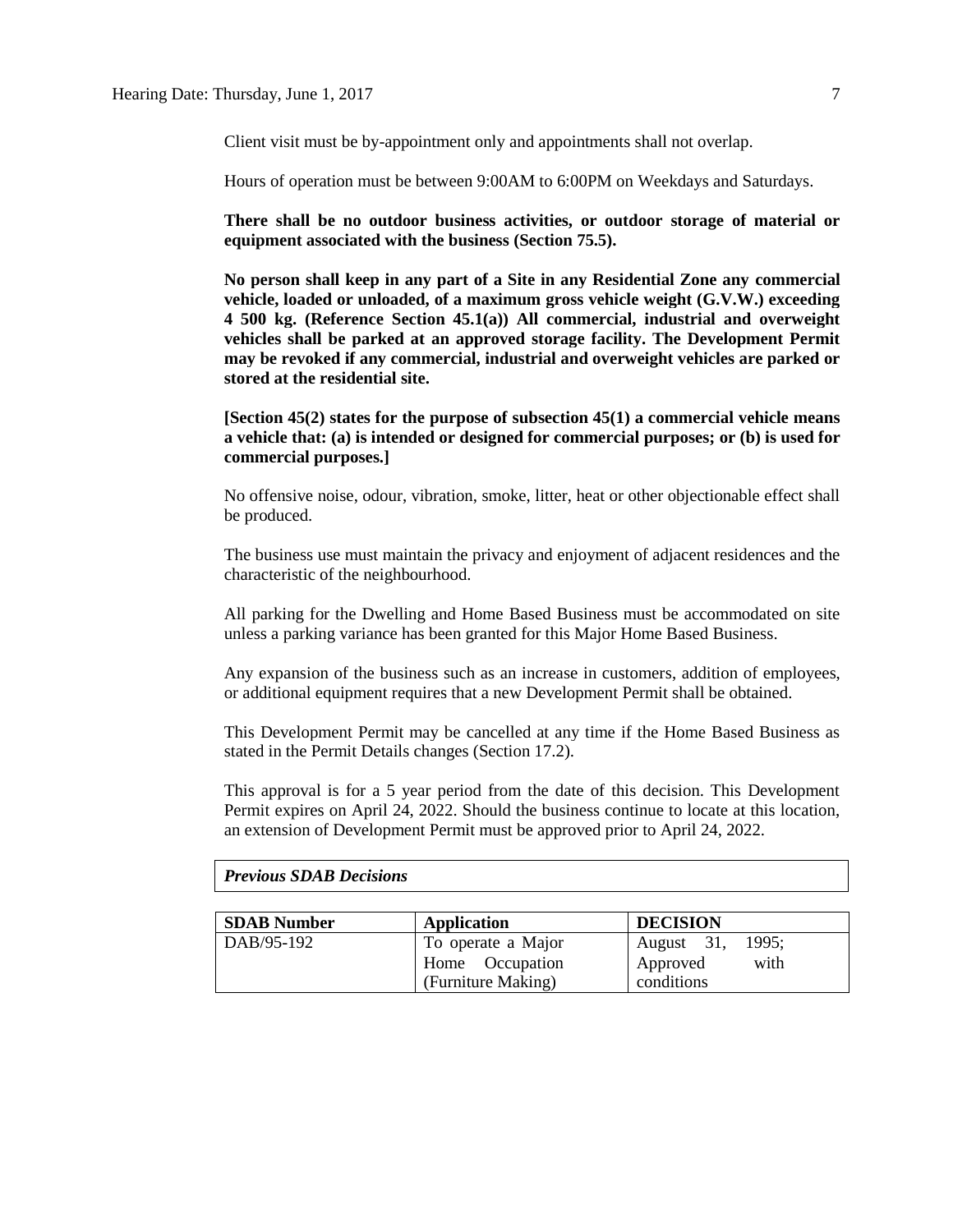| DAB/95-176 | To<br>construct an<br>accessory building<br>metres by<br>(8.53)<br>9.14<br>metres<br>detached<br>garage)<br>demolish<br>and to<br>existing garage | August 31,<br>1995;<br>with<br>Approved<br>conditions |
|------------|---------------------------------------------------------------------------------------------------------------------------------------------------|-------------------------------------------------------|
|            |                                                                                                                                                   |                                                       |

#### Notice to Applicant/Appellant

Provincial legislation requires that the Subdivision and Development Appeal Board issue its official decision in writing within fifteen days of the conclusion of the hearing. Bylaw No. 11136 requires that a verbal announcement of the Board's decision shall be made at the conclusion of the hearing of an appeal, but the verbal decision is not final nor binding on the Board until the decision has been given in writing in accordance with the *Municipal Government Act*.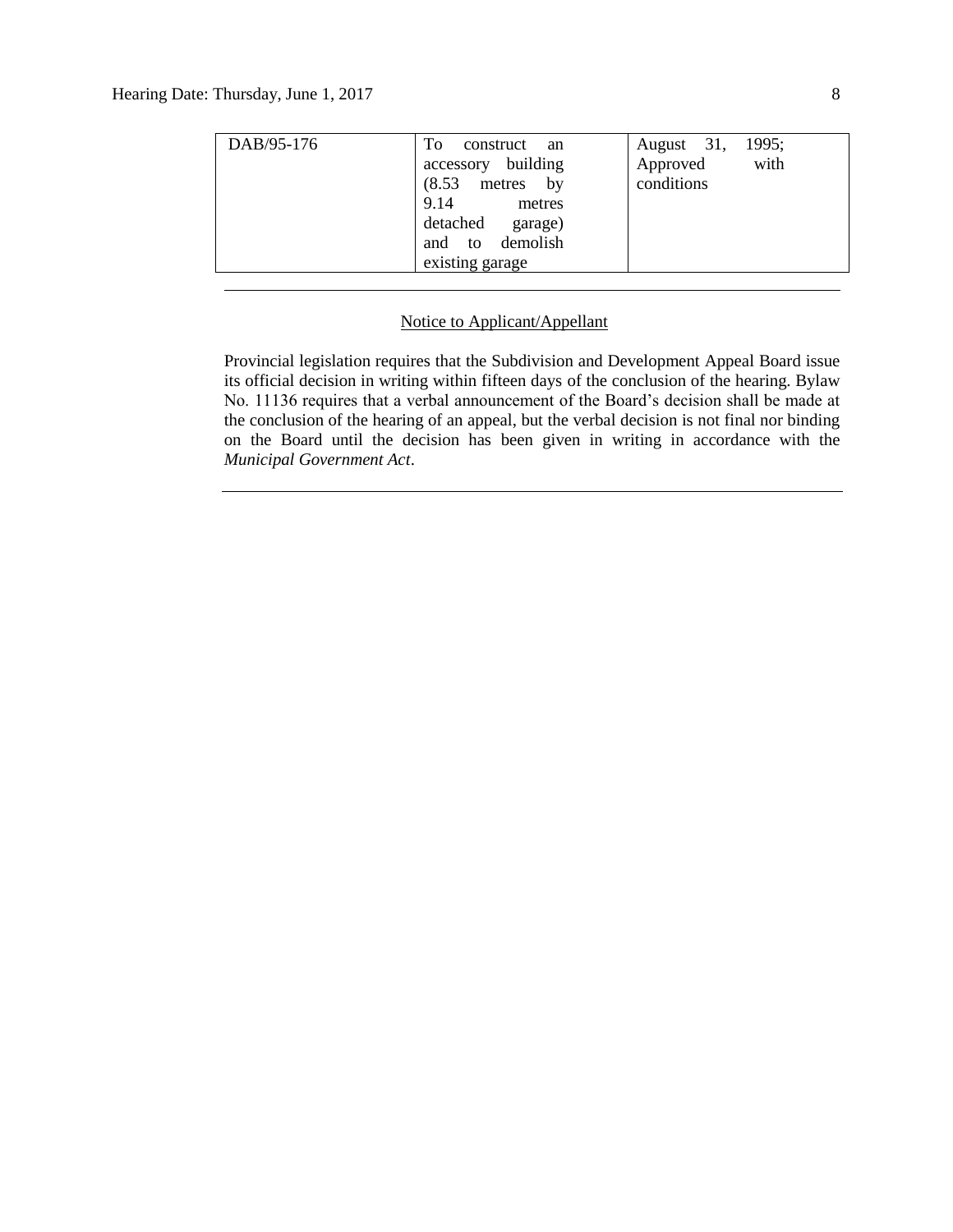

411946-005 Project Number: Application Date: MAR 03, 2017 Printed: April 24, 2017 at 4:04 PM  $1 of 3$ Page:

## **Home Occupation**

This document is a record of a Development Permit application, and a record of the decision for the undertaking described below, subject to the limitations and conditions of this permit, of the Edmonton Zoning Bylaw 12800 as amended. **Applicant** Property Address(es) and Legal Description(s) 10303 - 80 STREET NW Plan 4893HW Blk 31 Lot 3 **Specific Address(es)** Suite: MNFL, 10303 - 80 STREET NW Entryway: 10303 - 80 STREET NW Building: 10303 - 80 STREET NW **Scope of Permit** To operate a Major Home Based Business. (furniture company, NO OUTDOOR STORAGE - ZEBRA CUSTOM FURNITURE), expires April 24, 2022. **Permit Details** # of businesss related visits/day: 0 # of vehicles at one time: 1 Administration Office Only?: N Business has Trailers or Equipment?: N Class of Permit: Class B Description of Business: Fabricating furniture and cabinets Do you live at the property?: Y Expiry Date: 2022-04-24 00:00:00 Outdoor storage on site?: N I/We certify that the above noted details are correct. Applicant signature: **Development Permit Decision** Approved The permit holder is advised to read the reverse for important information concerning this decision.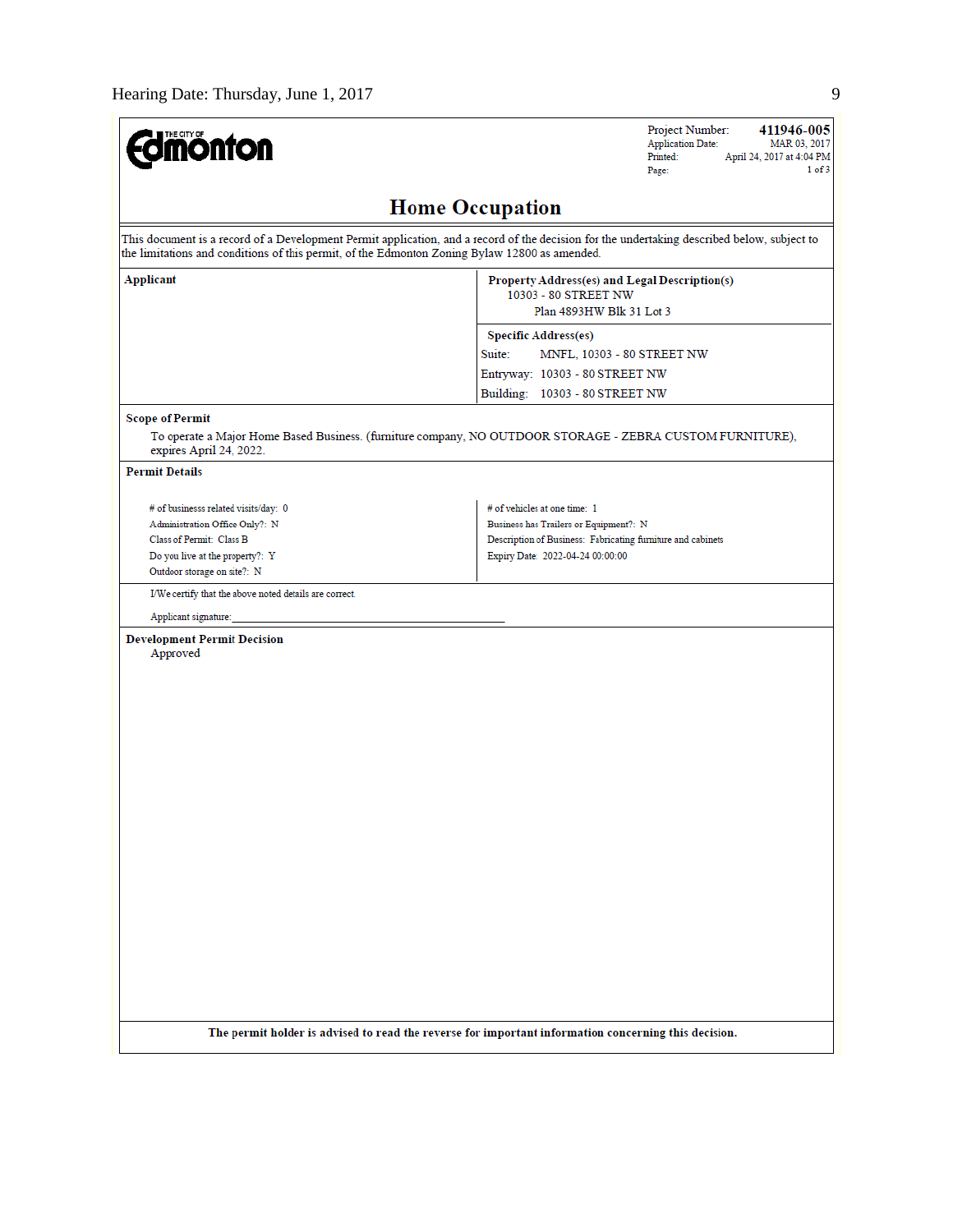| THE CITY OF<br><b>ionton</b>                                                                                                                                                                                                                                                                                                                                                                                                                                     | Project Number:<br>411946-005<br><b>Application Date:</b><br>MAR 03, 2017<br>Printed:<br>April 24, 2017 at 4:04 PM<br>$2$ of $3$<br>Page: |  |  |  |  |
|------------------------------------------------------------------------------------------------------------------------------------------------------------------------------------------------------------------------------------------------------------------------------------------------------------------------------------------------------------------------------------------------------------------------------------------------------------------|-------------------------------------------------------------------------------------------------------------------------------------------|--|--|--|--|
| <b>Home Occupation</b>                                                                                                                                                                                                                                                                                                                                                                                                                                           |                                                                                                                                           |  |  |  |  |
| <b>Subject to the Following Conditions</b><br>NOTE: This Development Permit is NOT valid until the Notification Period expires in accordance to Section 21.1. (Section 17.1)                                                                                                                                                                                                                                                                                     |                                                                                                                                           |  |  |  |  |
| Unless otherwise stated, all above references to "section numbers" refer to the authority under the Edmonton Zoning Bylaw 12800.                                                                                                                                                                                                                                                                                                                                 |                                                                                                                                           |  |  |  |  |
| The business owner must live at the site. The business use must be secondary to the residential use of the building and shall not<br>change the residential character of the Dwelling or Accessory Building (Section 7.3(7)).                                                                                                                                                                                                                                    |                                                                                                                                           |  |  |  |  |
| There shall be no exterior display or advertisement other than an identification plaque or sign a maximum of 20 cm (8") x 30.5 cm<br>(12") in size located on the dwelling (Section 75.1).                                                                                                                                                                                                                                                                       |                                                                                                                                           |  |  |  |  |
| The Major Home Based Business shall not generate pedestrian or vehicular traffic, or parking, in excess of that which is<br>characteristic of the Zone in which it is located (Section 75.3).                                                                                                                                                                                                                                                                    |                                                                                                                                           |  |  |  |  |
| Non-resident employees shall not be allowed.                                                                                                                                                                                                                                                                                                                                                                                                                     |                                                                                                                                           |  |  |  |  |
| The site shall not be used as a daily rendezvous for employees or business partners.                                                                                                                                                                                                                                                                                                                                                                             |                                                                                                                                           |  |  |  |  |
| The site shall not be used by employees or business partners as a parking or storage location.                                                                                                                                                                                                                                                                                                                                                                   |                                                                                                                                           |  |  |  |  |
| Maximum business associated visits shall not exceed 2 per week.                                                                                                                                                                                                                                                                                                                                                                                                  |                                                                                                                                           |  |  |  |  |
| Client visit must be by-appointment only and appointments shall not overlap.                                                                                                                                                                                                                                                                                                                                                                                     |                                                                                                                                           |  |  |  |  |
| Hours of operation must be between 9:00AM to 6:00PM on Weekdays and Saturdays.                                                                                                                                                                                                                                                                                                                                                                                   |                                                                                                                                           |  |  |  |  |
| There shall be no outdoor business activities, or outdoor storage of material or equipment associated with the business (Section<br>75.5).                                                                                                                                                                                                                                                                                                                       |                                                                                                                                           |  |  |  |  |
| No person shall keep in any part of a Site in any Residential Zone any commercial vehicle, loaded or unloaded, of a maximum<br>gross vehicle weight (G.V.W.) exceeding 4 500 kg. (Reference Section 45.1(a)) All commercial, industrial and overweight<br>vehicles shall be parked at an approved storage facility. The Development Permit may be revoked if any commercial, industrial<br>and overweight vehicles are parked or stored at the residential site. |                                                                                                                                           |  |  |  |  |
| No offensive noise, odour, vibration, smoke, litter, heat or other objectionable effect shall be produced.                                                                                                                                                                                                                                                                                                                                                       |                                                                                                                                           |  |  |  |  |
| The business use must maintain the privacy and enjoyment of adjacent residences and the characteristic of the neighbourhood.                                                                                                                                                                                                                                                                                                                                     |                                                                                                                                           |  |  |  |  |
| All parking for the Dwelling and Home Based Business must be accommodated on site unless a parking variance has been granted<br>for this Major Home Based Business.                                                                                                                                                                                                                                                                                              |                                                                                                                                           |  |  |  |  |
| Any expansion of the business such as an increase in customers, addition of employees, or additional equipment requires that a<br>new Development Permit shall be obtained.                                                                                                                                                                                                                                                                                      |                                                                                                                                           |  |  |  |  |
| This Development Permit may be cancelled at any time if the Home Based Business as stated in the Permit Details changes<br>(Section 17.2).                                                                                                                                                                                                                                                                                                                       |                                                                                                                                           |  |  |  |  |
| This approval is for a 5 year period from the date of this decision. This Development Permit expires on April 24, 2022. Should the<br>business continue to locate at this location, an extension of Development Permit must be approved prior to April 24, 2022.                                                                                                                                                                                                 |                                                                                                                                           |  |  |  |  |
| NOTES:                                                                                                                                                                                                                                                                                                                                                                                                                                                           |                                                                                                                                           |  |  |  |  |
| Unless otherwise stated, all above references to "section numbers" refer to the authority under the Edmonton Zoning Bylaw 12800.                                                                                                                                                                                                                                                                                                                                 |                                                                                                                                           |  |  |  |  |
| An approved Development Permit means that the proposed development has been reviewed against the provisions of this bylaw. It<br>r som en statissimmer som grun sina samli asimancum analim so ana ana memilimum metram i analim ana amin'ny ars                                                                                                                                                                                                                 |                                                                                                                                           |  |  |  |  |
| The permit holder is advised to read the reverse for important information concerning this decision.                                                                                                                                                                                                                                                                                                                                                             |                                                                                                                                           |  |  |  |  |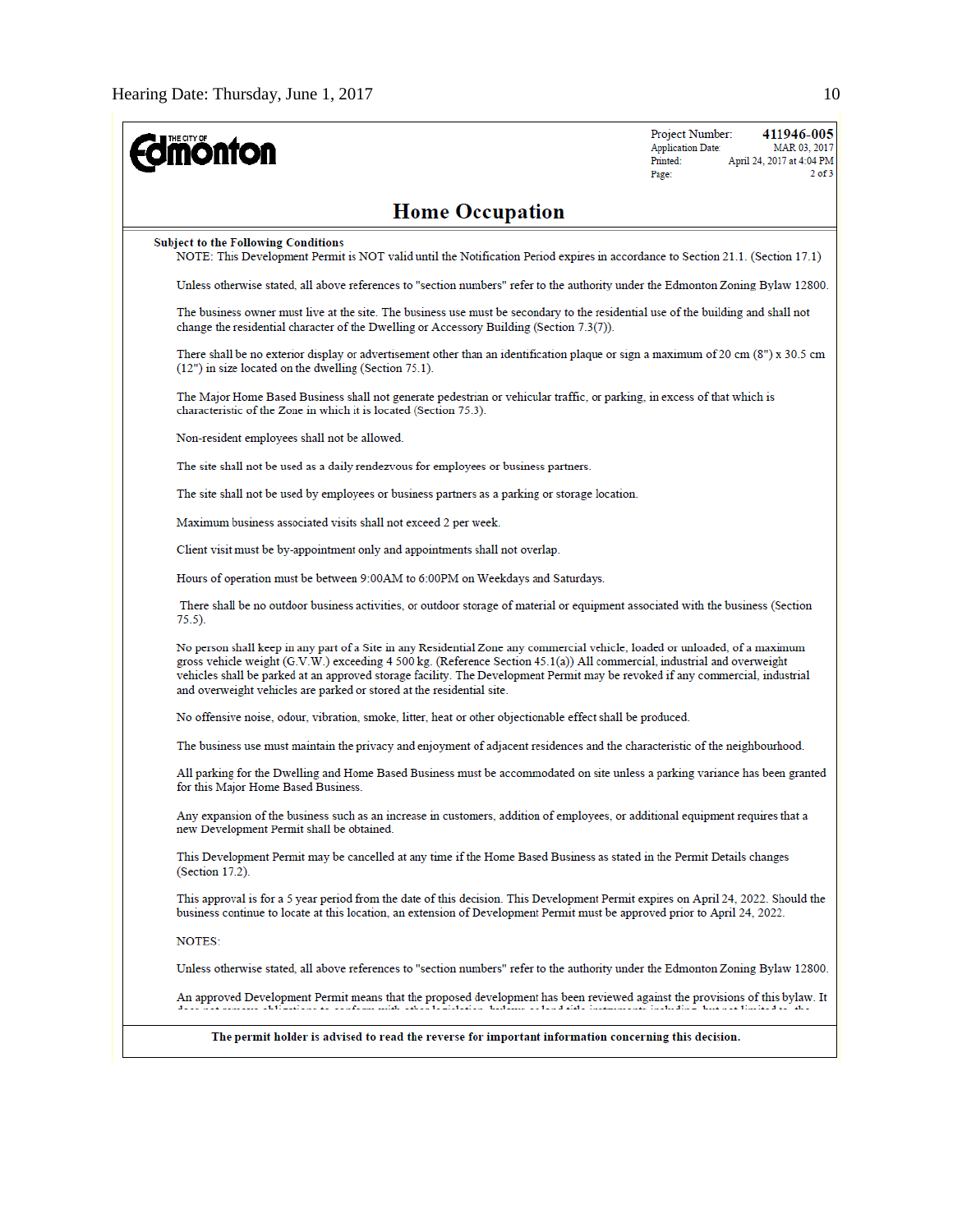| THE CITY OF<br><b>nonton</b>                     |                    |                                                                                                                                                                                                                                                                       |          | Project Number:<br><b>Application Date:</b><br>Printed:<br>Page:                                     | 411946-005<br>MAR 03, 2017<br>April 24, 2017 at 4:04 PM<br>$3$ of $3$ |
|--------------------------------------------------|--------------------|-----------------------------------------------------------------------------------------------------------------------------------------------------------------------------------------------------------------------------------------------------------------------|----------|------------------------------------------------------------------------------------------------------|-----------------------------------------------------------------------|
|                                                  |                    | <b>Home Occupation</b>                                                                                                                                                                                                                                                |          |                                                                                                      |                                                                       |
| Site.                                            |                    | does not remove obligations to conform with other legislation, bylaws or land title instruments including, but not limited to, the<br>Municipal Government Act, the Safety Codes Act or any caveats, restrictive covenants or easements that might be attached to the |          |                                                                                                      |                                                                       |
| information.                                     |                    | A Building Permit is required for any construction or change in use of a building. Please contact the 311 Call Centre for further                                                                                                                                     |          |                                                                                                      |                                                                       |
| <b>Variances</b>                                 |                    | Discretionary Use - Major Home Based Business is approved as a Discretionary Use (Section 140.3.7).                                                                                                                                                                   |          |                                                                                                      |                                                                       |
|                                                  |                    | Parking - The site has 0 parking spaces, instead of 3 (Section 52.2 and Schedule 1).                                                                                                                                                                                  |          |                                                                                                      |                                                                       |
|                                                  |                    | NOTE: Driveway parking spaces are 5.3m in length, instead of 5.5m.                                                                                                                                                                                                    |          |                                                                                                      |                                                                       |
| <b>Rights of Appeal</b><br>Amendment Act.        |                    | This approval is subject to the right of appeal as outlined in Chapter 24, Section 683 through 689 of the Municipal Government                                                                                                                                        |          |                                                                                                      |                                                                       |
| Issue Date: Apr 24, 2017                         |                    | Development Authority: YEUNG, KENNETH                                                                                                                                                                                                                                 |          | Signature:                                                                                           |                                                                       |
| Notice Period Begins: Apr 27, 2017               |                    | <b>Ends:</b> May 11, 2017                                                                                                                                                                                                                                             |          |                                                                                                      |                                                                       |
| Fees                                             |                    |                                                                                                                                                                                                                                                                       |          |                                                                                                      |                                                                       |
|                                                  | <b>Fee Amount</b>  | <b>Amount Paid</b>                                                                                                                                                                                                                                                    | Receipt# | <b>Date Paid</b>                                                                                     |                                                                       |
| Dev. Application Fee<br><b>Total GST Amount:</b> | \$309.00<br>\$0.00 | \$309.00                                                                                                                                                                                                                                                              | 03959426 | Mar 03, 2017                                                                                         |                                                                       |
| <b>Totals for Permit:</b>                        | \$309.00           | \$309.00                                                                                                                                                                                                                                                              |          |                                                                                                      |                                                                       |
|                                                  |                    |                                                                                                                                                                                                                                                                       |          | The permit holder is advised to read the reverse for important information concerning this decision. |                                                                       |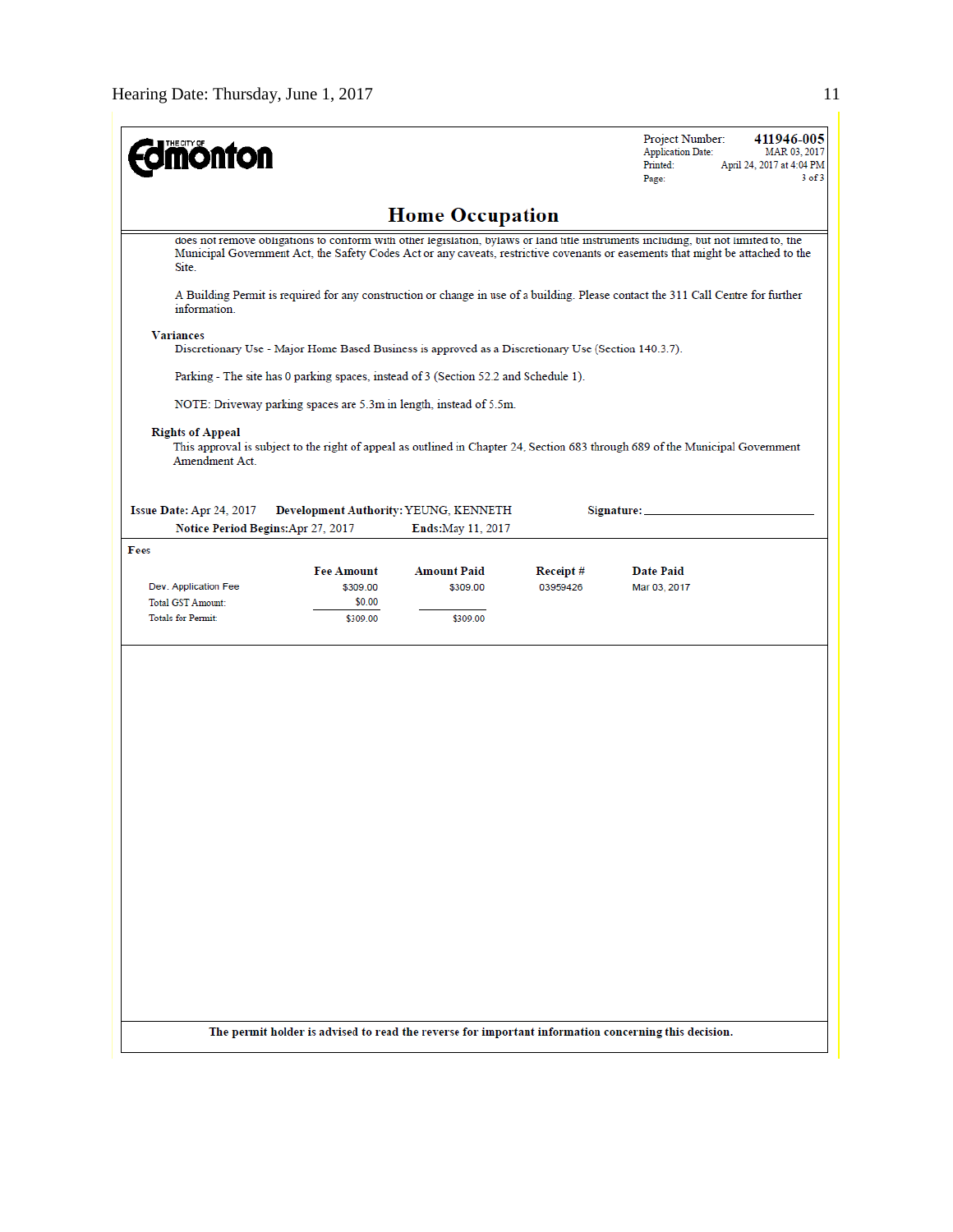



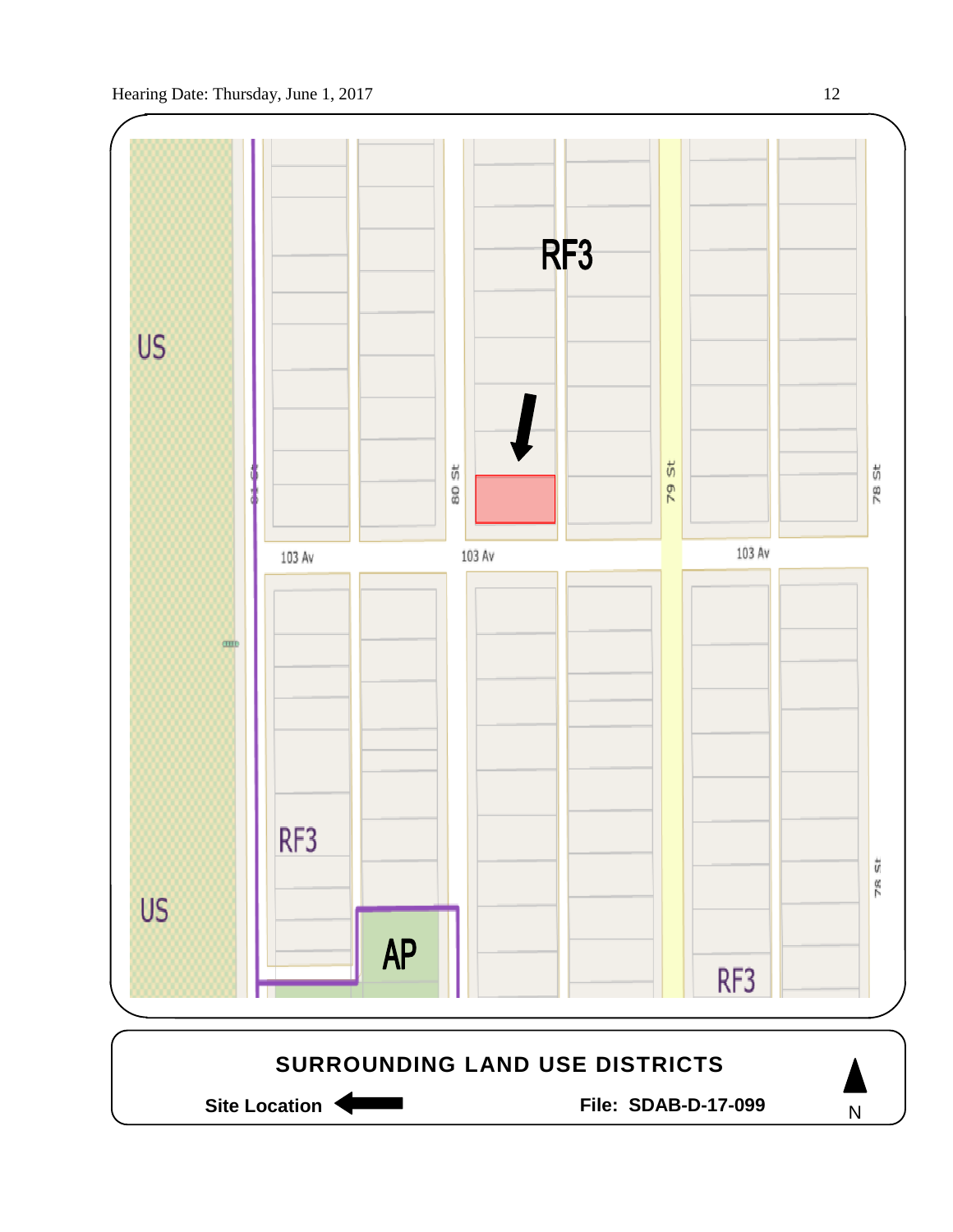#### ITEM II: 10:30 A.M. FILE: SDAB-D-17-074

#### AN APPEAL FROM THE DECISION OF THE DEVELOPMENT OFFICER BY AN ADJACENT PROPERTY OWNER

| <b>APPELLANT:</b> |  |
|-------------------|--|
|-------------------|--|

APPLICATION NO.: 169004150-014

APPLICATION TO: Change the Use from Restaurant to Major

DECISION OF THE DEVELOPMENT AUTHORITY: Approved with conditions

DECISION DATE: March 29, 2017

DATE OF APPEAL: April 3, 2017

MUNICIPAL DESCRIPTION OF SUBJECT PROPERTY: 2304 - 23 Avenue NW

OVERLAY: N/A

interior alterations

RESPONDENT: Mill Creek Shopping Centre Ltd.

Alcohol Sales Use and to construct

LEGAL DESCRIPTION: Plan 0424871 Blk 23 Lot 105

ZONE: (CSC) Shopping Centre Zone

STATUTORY PLANS: Silver Berry Neighbourhood Structure Plan

The Meadows Area Structure Plan

#### *Grounds for Appeal*

The Appellant provided the following reasons for appealing the decision of the Development Authority:

The Appellant respectfully appeals the decision of the Development Officer approving the development permit at 2304 - 23 Avenue NW (Plan 0424871, Blk 23, Lot 105) on the following grounds:

(a) The Development Officer failed to consider or properly interpret s. 85 of the *Edmonton Zoning Bylaw*, and other related planning documents.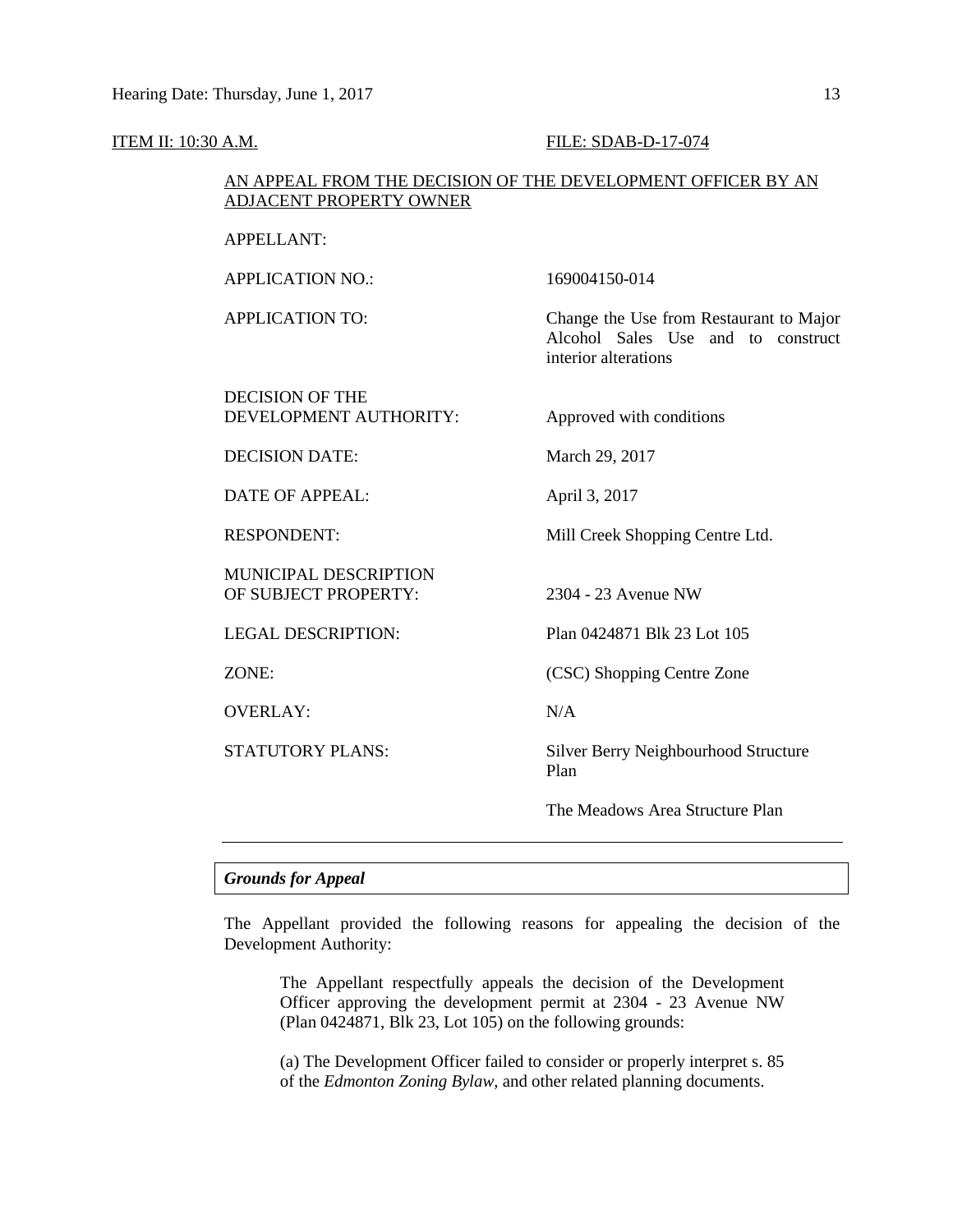(b) The Development Officer failed to properly consider the relevant facts and apply them to the consideration and interpretation of both the Municipal Government Act and the Edmonton Zoning Bylaw (and other related planning documents).

(c) Such further and other reasons as may be presented at the hearing of this matter.

#### *General Matters*

#### **Appeal Information:**

**The Subdivision and Development Appeal Board made and passed the following motion:**

"That SDAB-D-17-074 be tabled to June 1, 2017 at the written request of Legal Counsel for the Respondent and in agreement with Legal Counsel for the Appellant and Sustainable Development."

The *Municipal Government Act*, RSA 2000, c M-26 states the following:

#### **Grounds for Appeal**

**685(1)** If a development authority

- (a) fails or refuses to issue a development permit to a person,
- (b) issues a development permit subject to conditions, or
- (c) issues an order under section 645,

the person applying for the permit or affected by the order under section 645 may appeal to the subdivision and development appeal board.

**(2) In addition to an applicant under subsection (1), any person affected by an order, decision or development permit made or issued by a development authority may appeal to the subdivision and development appeal board.**

**(3) Despite subsections (1) and (2), no appeal lies in respect of the issuance of a development permit for a permitted use unless the provisions of the land use bylaw were relaxed, varied or misinterpreted.**

#### **Appeals**

**686(1)** A development appeal to a subdivision and development appeal board is commenced by filing a notice of the appeal, containing reasons, with the board within 14 days,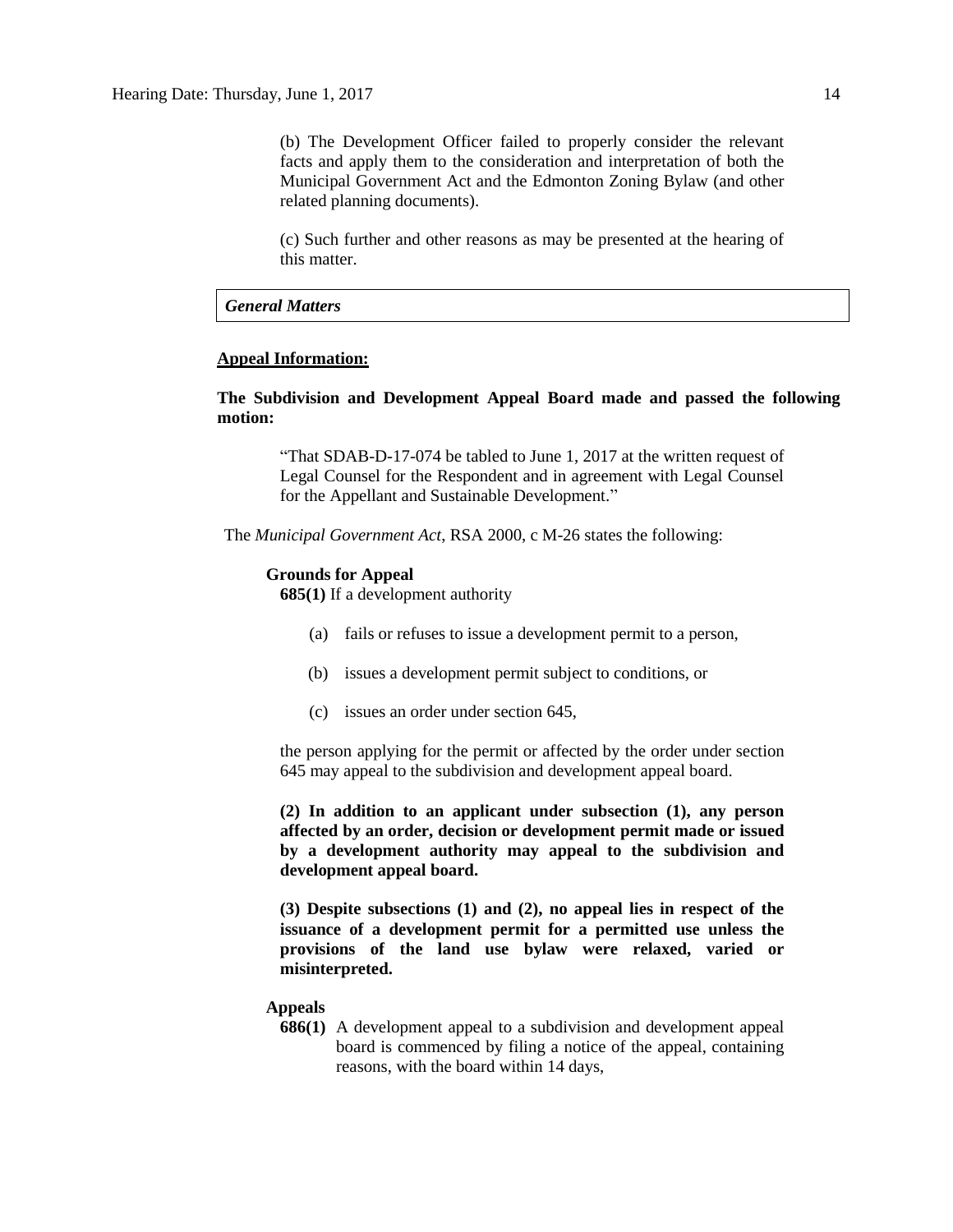- (a) in the case of an appeal made by a person referred to in section 685(1), after
	- (i) the date on which the person is notified of the order or decision or the issuance of the development permit, or

…

(b) in the case of an appeal made by a person referred to in section 685(2), after the date on which the notice of the issuance of the permit was given in accordance with the land use bylaw.

#### **Hearing and Decision**

**687(3)** In determining an appeal, the subdivision and development appeal board

- …
- (a.1) must comply with the land use policies and statutory plans and, subject to clause (d), the land use bylaw in effect;
	- …
	- (c) may confirm, revoke or vary the order, decision or development permit or any condition attached to any of them or make or substitute an order, decision or permit of its own;
	- (d) may make an order or decision or issue or confirm the issue of a development permit even though the proposed development does not comply with the land use bylaw if, in its opinion,
		- (i) the proposed development would not
			- (A) unduly interfere with the amenities of the neighbourhood, or
			- (B) materially interfere with or affect the use, enjoyment or value of neighbouring parcels of land,

and

(ii) the proposed development conforms with the use prescribed for that land or building in the land use bylaw.

#### **General Provisions from the** *Edmonton Zoning Bylaw:*

Under section 320.2(12), **Major Alcohol Sales, on a Site of 2 hectares or larger,** is a **Permitted Use** in the (CSC) Shopping Centre Zone.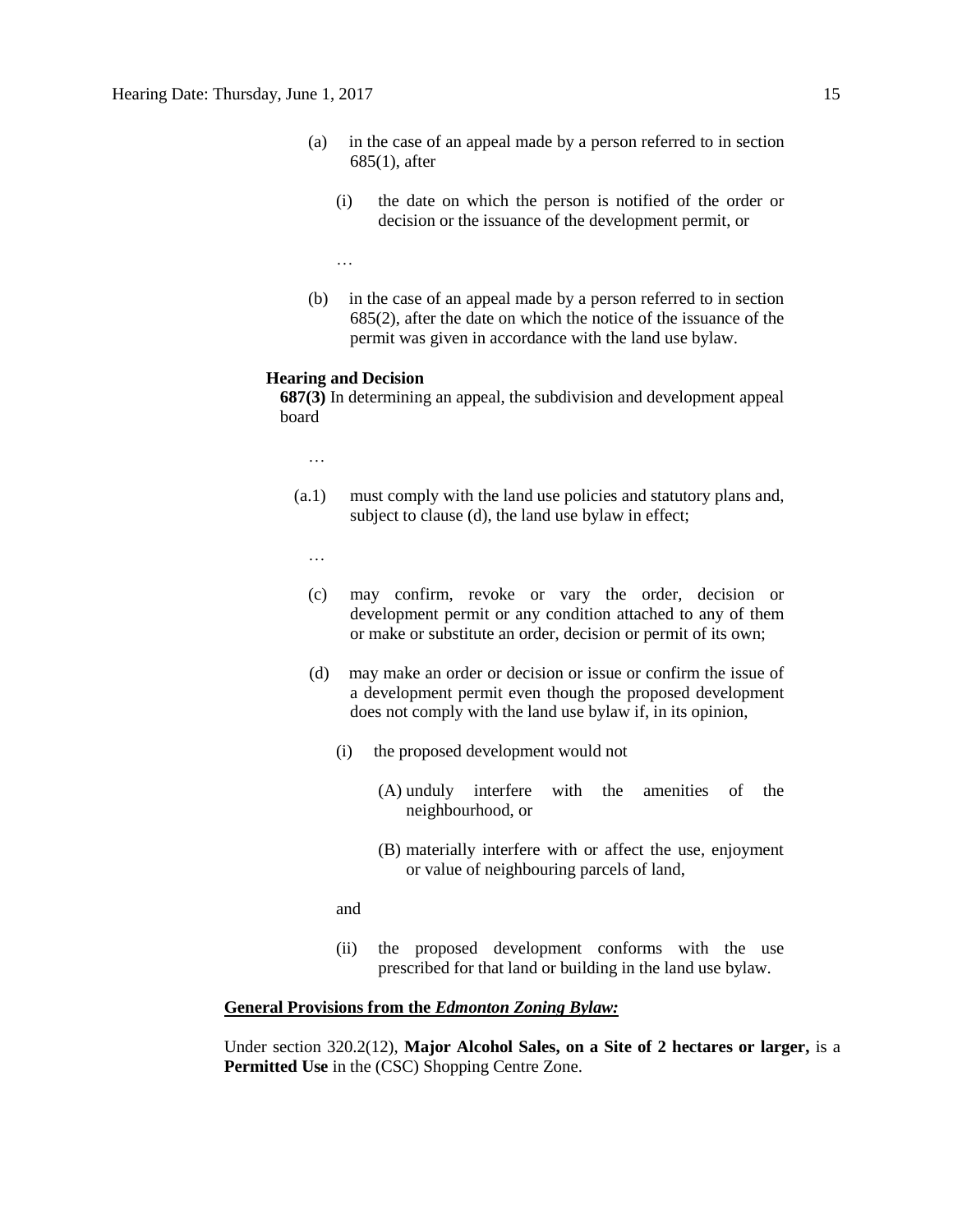Under section 7.4(28), **Major Alcohol Sales** means:

development used for the retail sales of any and all types of alcoholic beverages to the public where the Floor Area for the individual business premises is greater than 275 square metres. This Use may include retail sales of related products such as soft drinks and snack foods.

Section 320.1 states the **General Purpose** of the **(CSC) Shopping Centre Zone** is:

to provide for larger shopping centre developments intended to serve a community or regional trade area. Residential, office, entertainment and cultural uses may also be included within such shopping complexes.

### *Section 85 - Major Alcohol Sales*

- 1. Any Major Alcohol Sales or Minor Alcohol Sales shall not be located less than 500 metres from any other Major Alcohol Sales or Minor Alcohol Sales.
- 2. Notwithstanding subsection 85(1), a Major Alcohol Sales or Minor Alcohol Sales may be located less than [500 me](javascript:void(0);)tres from any other Major Alcohol Sales or Minor Alcohol Sales if all the following regulations are met:
	- a. the Major Alcohol Sales or Minor Alcohol Sales are located on separate Sites;
	- b. the Major Alcohol Sales or Minor Alcohol Sales are located outside the boundary shown in Appendix 1 to Section 85; and
	- c. at least one of the Major Alcohol Sales or Minor Alcohol Sales is located on a Site greater than 2.5 ha in size that is zoned CSCa, UVCa, GVC, TC-C, DC1, DC2, CSC, CB1, CB2, CHY, CO or CB3.
- 3. For the purposes of Section 85, the 500 metres separation distance shall be measured from the closest point of the Major Alcohol Sales or Minor Alcohol Sales Use to the closest point of any other approved Major Alcohol Sales or Minor Alcohol Sales Use.
- 4. Any Site containing a Major Alcohol Sales or Minor Alcohol Sales shall not be located less than 100 metres from any Site being used for community or recreation activities, public or private education, or public lands at the time of the application for the Development Permit for the Major Alcohol Sales or Minor Alcohol Sales. Sites that are greater than 2.0 hectares in size and zoned either CSC or DC2, are exempt from this restriction. For the purposes of this subsection only: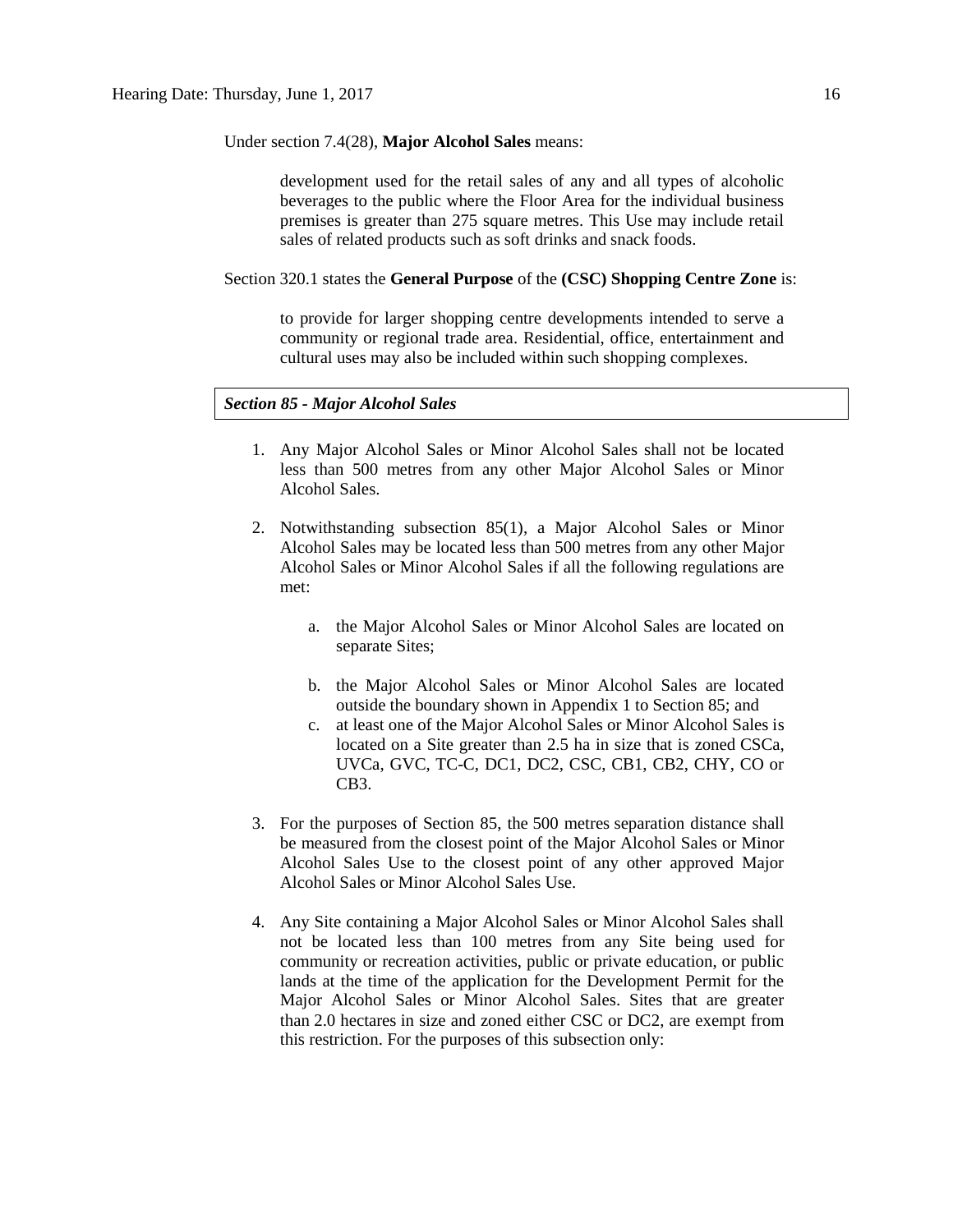- a. the [100 me](http://webdocs.edmonton.ca/InfraPlan/zoningbylaw/ZoningBylaw/Measurements/im100.htm)tres separation distance shall be measured from the closest point of the subject Site boundary to the closest point of another Site boundary, and shall not be measured from Zone boundaries or from the edges of structures;
- b. the term "community or recreation activities" is limited to Community Recreation Services, as defined in subsection 7.8(1) of this Bylaw, which includes community league buildings and facilities, and children's playgrounds and play areas. This term does not include arenas or other public assembly Uses, Child Care Services, Public Libraries and Cultural Exhibits, or Religious Assembly;
- c. the term "public or private education facilities" is limited to elementary through to high schools inclusive only, and does not include dance schools, driving schools or other Commercial Schools; and
- d. the term "public lands" is limited to Sites zoned AP, and active recreation areas in the North Saskatchewan River Valley and Ravine System, as shown in Appendix I of Section 811 of this Bylaw, that are zoned A; it does not include passive areas in the North Saskatchewan River Valley and Ravine System, as shown in Appendix I of [Section 811](http://webdocs.edmonton.ca/InfraPlan/zoningbylaw/ZoningBylaw/Part2/Overlays/811_North_Saskatchewan_River_Valley_and_Ravine_System_Protection_Overlay.htm) of this Bylaw and other areas zoned A.
- 5. Notwithstanding [Section 11](http://webdocs.edmonton.ca/InfraPlan/zoningbylaw/ZoningBylaw/Part1/Administrative/11__Authority_and_Responsibility_of_the_Development_Officer.htm) of this Bylaw, a Development Officer shall not grant a variance to subsection 85(4).
- 6. Notwithstanding [Section 11](http://webdocs.edmonton.ca/InfraPlan/zoningbylaw/ZoningBylaw/Part1/Administrative/11__Authority_and_Responsibility_of_the_Development_Officer.htm) of this Bylaw, a Development Officer shall only grant a variance to subsection 85(1) or subsection 85(2) as outlined in subsections 85(7), 85(8) and 85(9).
- 7. When the Development Officer receives an application for a Development Permit that is for the purpose of accommodating the temporary relocation of an approved Major Alcohol Sales or Minor Alcohol Sales within [500 m](javascript:void(0);) of its original location, a variance to subsection 85(1) or subsection 85(2) may be granted where:
	- a. the application for the Development Permit is for a Temporary Development, in order to limit the introduction of an additional Major Alcohol Sales or Minor Alcohol Sales within [500](javascript:void(0);)  [me](javascript:void(0);)tres of the original approved Development Permit;
	- b. the temporary location for any Major Alcohol Sales or Minor Alcohol Sales is not within [500 me](javascript:void(0);)tres of any legally conforming Major Alcohol Sales or Minor Alcohol Sales;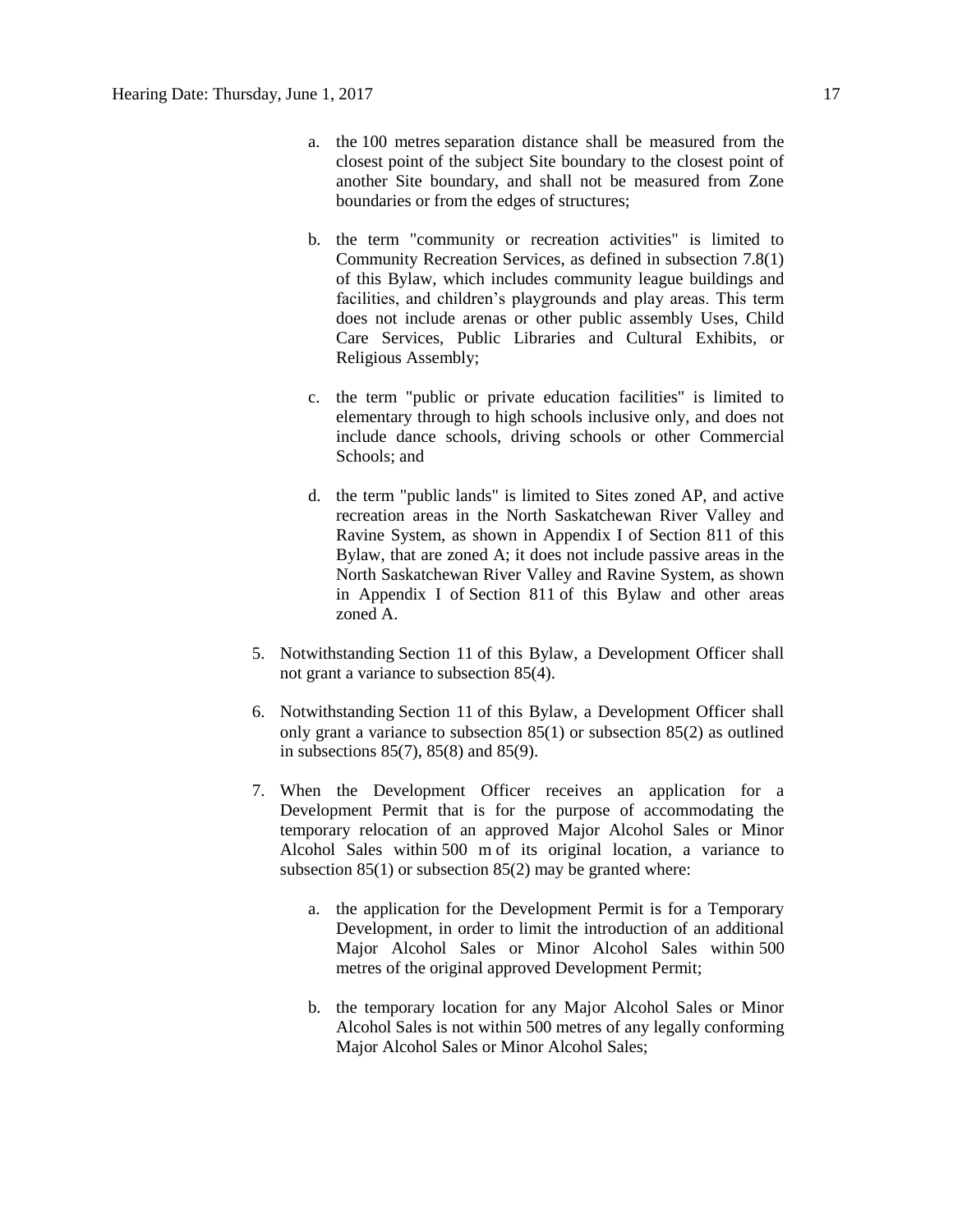- c. the application for a Development Permit will not result in a total Floor Area for a Major Alcohol Sales or Minor Alcohol Sales that is 10.0 percent greater than the Floor Area of the existing approved Major Alcohol Sales or Minor Alcohol Sales, to a maximum increase of [50 square](http://webdocs.edmonton.ca/InfraPlan/zoningbylaw/ZoningBylaw/Measurements/ia50.htm) metres; and
- d. the application for a Development Permit will not result in a change of Use from Minor Alcohol Sales to Major Alcohol Sales.
- 8. When a Development Officer receives an application for a Development Permit that is for the purpose of accommodating the reversion of an existing approved Major Alcohol Sales or Minor Alcohol Sales back to its original location on a Site, a variance of subsection 85(1) or subsection 85(2) may only be granted where the application for the reversion is submitted to the Development Officer within 5 years of the date of vacating the original location and the application will not result in a total Floor Area that is greater than the original approved Major Alcohol Sales or Minor Alcohol Sales. and
- 9. The issuance of a Development Permit which contains a variance pursuant to subsection 85(7) shall be issued as a Temporary Development for a duration of up to 5 years or less, to be determined by the Development Officer.
- 10. The Development Officer may require lighting, signage or screening measures that ensure the proposed development is compatible with adjacent or nearby Residential Uses or Commercial Uses.
- 11. The Development Officer may require that a Traffic Impact Study be conducted for Major Alcohol Sales prior to the issuance of a Development Permit, if it appears that traffic volumes or vehicular turnover may create a significant negative impact on surrounding development. The Traffic Impact Study shall be prepared to the satisfaction of the Development Officer, in consultation with Transportation Services.
- 12. The Development Officer shall consider Crime Prevention Through Environmental Design criteria by ensuring:
	- a. the exterior of all stores have ample transparency from the street to allow natural surveillance;
	- b. exterior lighting should be in accordance with the minimum safety standards prescribed by the Illuminating Engineers Society of North America;
	- c. Landscaping be low-growing shrubs or deciduous trees with a high canopy at maturity and that all foliage be kept trimmed back to prevent loss of natural surveillance;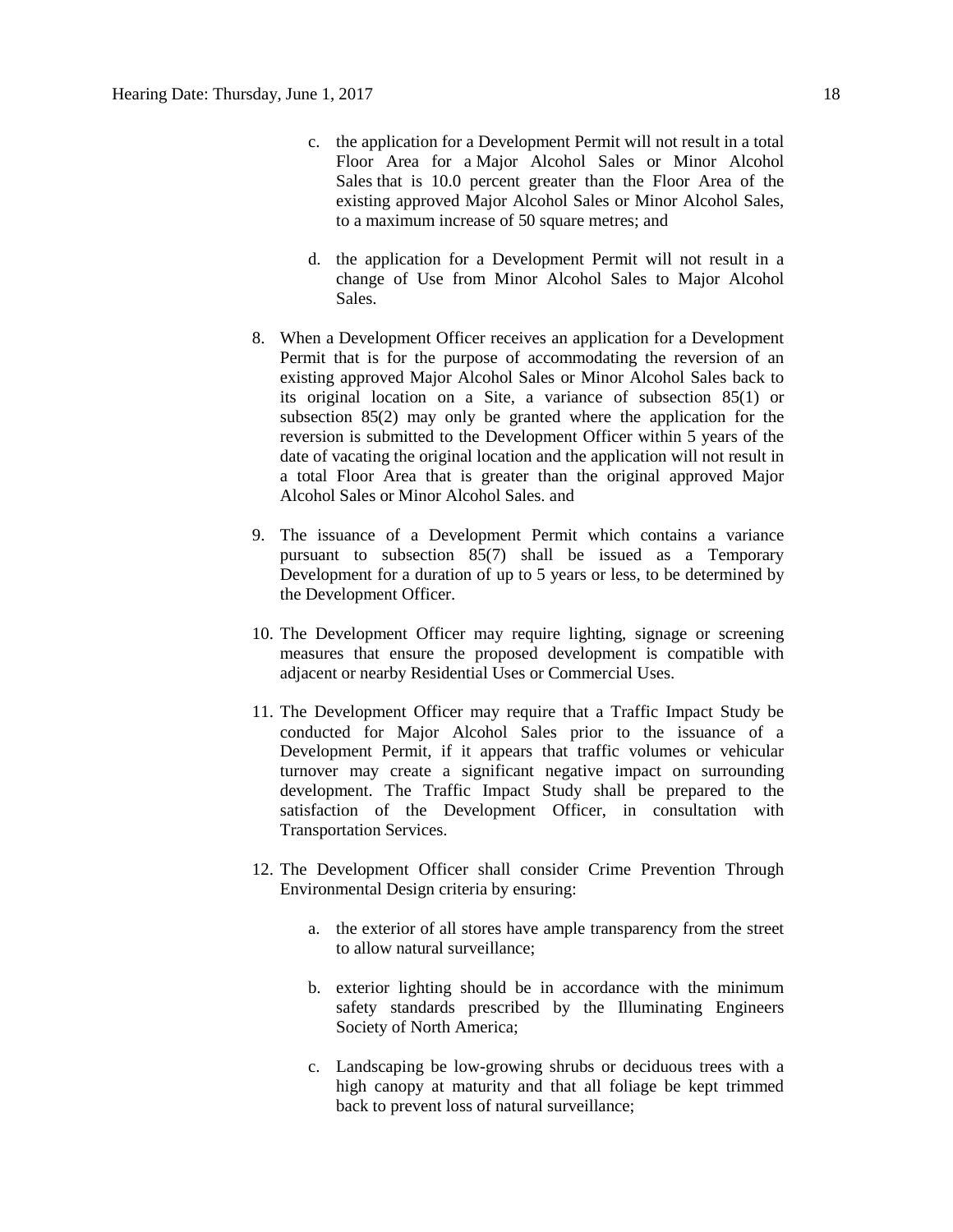- d. no customer parking is located behind a building and that all Parking Areas in front of the building be well-lit; and
- e. customer access to the store is limited to a store front that is visible from the street, other than a Lane, shopping centre parking lot or a mall access that allows visibility from the interior.

#### Notice to Applicant/Appellant

Provincial legislation requires that the Subdivision and Development Appeal Board issue its official decision in writing within fifteen days of the conclusion of the hearing. Bylaw No. 11136 requires that a verbal announcement of the Board's decision shall be made at the conclusion of the hearing of an appeal, but the verbal decision is not final nor binding on the Board until the decision has been given in writing in accordance with the *Municipal Government Act*.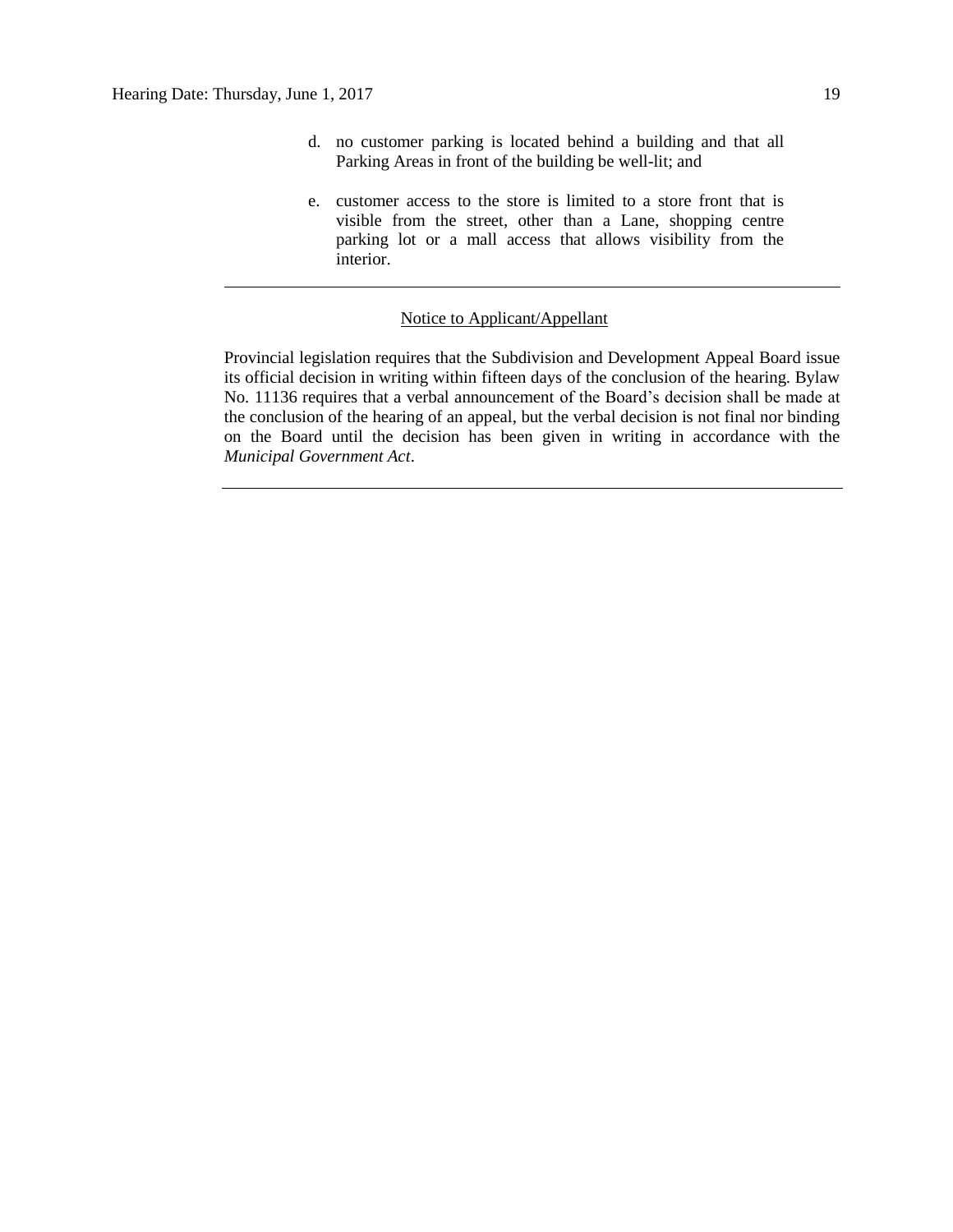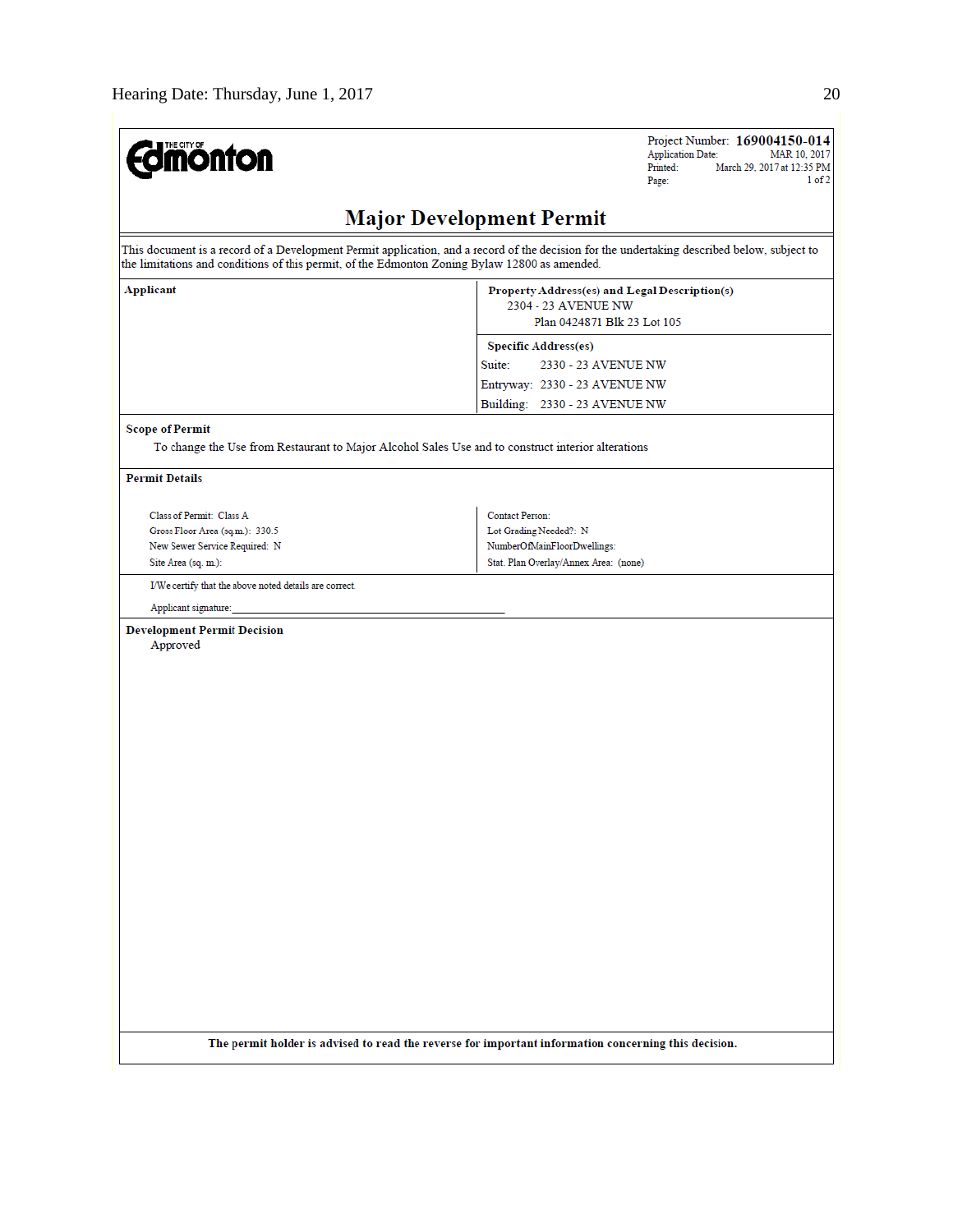| <b>monton</b>                                                                           |                                                                                                                                                                                                                                                                                                                                                                                                                                                                                               |                                 |          | Project Number: 169004150-014<br><b>Application Date:</b><br>MAR 10, 2017<br>Printed:<br>March 29, 2017 at 12:35 PM<br>$2$ of $2$<br>Page:                                                                                                                                                                                                                                                |  |  |  |
|-----------------------------------------------------------------------------------------|-----------------------------------------------------------------------------------------------------------------------------------------------------------------------------------------------------------------------------------------------------------------------------------------------------------------------------------------------------------------------------------------------------------------------------------------------------------------------------------------------|---------------------------------|----------|-------------------------------------------------------------------------------------------------------------------------------------------------------------------------------------------------------------------------------------------------------------------------------------------------------------------------------------------------------------------------------------------|--|--|--|
|                                                                                         |                                                                                                                                                                                                                                                                                                                                                                                                                                                                                               | <b>Major Development Permit</b> |          |                                                                                                                                                                                                                                                                                                                                                                                           |  |  |  |
|                                                                                         | <b>Subject to the Following Conditions</b><br>1) Any outdoor lighting for any development shall be located and arranged so that no direct rays of light are directed at any<br>adjoining properties, or interfere with the effectiveness of any traffic control devices. (Reference Section 51)                                                                                                                                                                                               |                                 |          |                                                                                                                                                                                                                                                                                                                                                                                           |  |  |  |
|                                                                                         | 2) The exterior of all stores have ample transparency from the street to allow natural surveillance (Reference Section 85.12)                                                                                                                                                                                                                                                                                                                                                                 |                                 |          |                                                                                                                                                                                                                                                                                                                                                                                           |  |  |  |
|                                                                                         | 3) Exterior lighting should be in accordance with the minimum safety standards prescribed by the Illuminating Engineers Society<br>of North America (Reference Section 85.12)                                                                                                                                                                                                                                                                                                                 |                                 |          |                                                                                                                                                                                                                                                                                                                                                                                           |  |  |  |
| back to prevent loss of natural surveillance (Reference Section 85.12)                  |                                                                                                                                                                                                                                                                                                                                                                                                                                                                                               |                                 |          | 4) Landscaping be low-growing shrubs or deciduous trees with a high canopy at maturity and that all foliage be kept trimmed                                                                                                                                                                                                                                                               |  |  |  |
| Section 85.12)                                                                          |                                                                                                                                                                                                                                                                                                                                                                                                                                                                                               |                                 |          | 5) No customer parking is located behind a building and that all Parking Areas in front of the building be well-lit (Reference                                                                                                                                                                                                                                                            |  |  |  |
| lot or a mall access that allows visibility from the interior (Reference Section 85.12) |                                                                                                                                                                                                                                                                                                                                                                                                                                                                                               |                                 |          | 6) Customer access to the store is limited to a store front that is visible from the street, other than a Lane, shopping centre parking                                                                                                                                                                                                                                                   |  |  |  |
| DEVELOPMENT SERVICES ADVISEMENTS:                                                       |                                                                                                                                                                                                                                                                                                                                                                                                                                                                                               |                                 |          |                                                                                                                                                                                                                                                                                                                                                                                           |  |  |  |
|                                                                                         |                                                                                                                                                                                                                                                                                                                                                                                                                                                                                               |                                 |          | 1) This Development Permit is not a Business Licence. A separate application must be made for a Business Licence.                                                                                                                                                                                                                                                                         |  |  |  |
| 2) Signs require separate Development Applications.                                     |                                                                                                                                                                                                                                                                                                                                                                                                                                                                                               |                                 |          |                                                                                                                                                                                                                                                                                                                                                                                           |  |  |  |
| information.                                                                            | 3) A Building Permit is Required for any construction or change in use of a building. For a building permit, and prior to the Plans<br>Examination review, you require construction drawings and the payment of fees. Please contact the 311 Call Centre for further                                                                                                                                                                                                                          |                                 |          |                                                                                                                                                                                                                                                                                                                                                                                           |  |  |  |
|                                                                                         | 4) The City of Edmonton does not conduct independent environmental checks of land within the City. If you are concerned about<br>the suitability of this property for any purpose, you should conduct your own tests and reviews. The City of Edmonton, in issuing<br>this Development Permit, makes no representations and offers no warranties as to the suitability of the property for any purpose or<br>as to the presence or absence of any environmental contaminants on the property. |                                 |          |                                                                                                                                                                                                                                                                                                                                                                                           |  |  |  |
| or easements that might be attached to the Site                                         |                                                                                                                                                                                                                                                                                                                                                                                                                                                                                               |                                 |          | 5) An approved Development Permit means that the proposed development has been reviewed only against the provisions of the<br>Edmonton Zoning Bylaw. It does not remove obligations to conform with other legislation, bylaws or land title instruments such<br>as the Municipal Government Act, the ERCB Directive 079, the Edmonton Safety Codes Permit Bylaw or any caveats, covenants |  |  |  |
| <b>Rights of Appeal</b><br>Amendment Act                                                |                                                                                                                                                                                                                                                                                                                                                                                                                                                                                               |                                 |          | This approval is subject to the right of appeal as outlined in Chapter 24, Section 683 through 689 of the Municipal Government                                                                                                                                                                                                                                                            |  |  |  |
| Issue Date: Mar 29, 2017                                                                | Development Authority: CHAN, CALVIN                                                                                                                                                                                                                                                                                                                                                                                                                                                           |                                 |          | Signature:                                                                                                                                                                                                                                                                                                                                                                                |  |  |  |
| Fees                                                                                    |                                                                                                                                                                                                                                                                                                                                                                                                                                                                                               |                                 |          |                                                                                                                                                                                                                                                                                                                                                                                           |  |  |  |
|                                                                                         | <b>Fee Amount</b>                                                                                                                                                                                                                                                                                                                                                                                                                                                                             | <b>Amount Paid</b>              | Receipt# | <b>Date Paid</b>                                                                                                                                                                                                                                                                                                                                                                          |  |  |  |
| Major Dev. Application Fee<br><b>Total GST Amount:</b>                                  | \$271.00<br>\$0.00                                                                                                                                                                                                                                                                                                                                                                                                                                                                            | \$271.00                        | 03972208 | Mar 10, 2017                                                                                                                                                                                                                                                                                                                                                                              |  |  |  |
| <b>Totals for Permit:</b>                                                               | \$271.00                                                                                                                                                                                                                                                                                                                                                                                                                                                                                      | \$271.00                        |          |                                                                                                                                                                                                                                                                                                                                                                                           |  |  |  |
|                                                                                         |                                                                                                                                                                                                                                                                                                                                                                                                                                                                                               |                                 |          |                                                                                                                                                                                                                                                                                                                                                                                           |  |  |  |
|                                                                                         |                                                                                                                                                                                                                                                                                                                                                                                                                                                                                               |                                 |          | The permit holder is advised to read the reverse for important information concerning this decision.                                                                                                                                                                                                                                                                                      |  |  |  |
|                                                                                         |                                                                                                                                                                                                                                                                                                                                                                                                                                                                                               |                                 |          |                                                                                                                                                                                                                                                                                                                                                                                           |  |  |  |